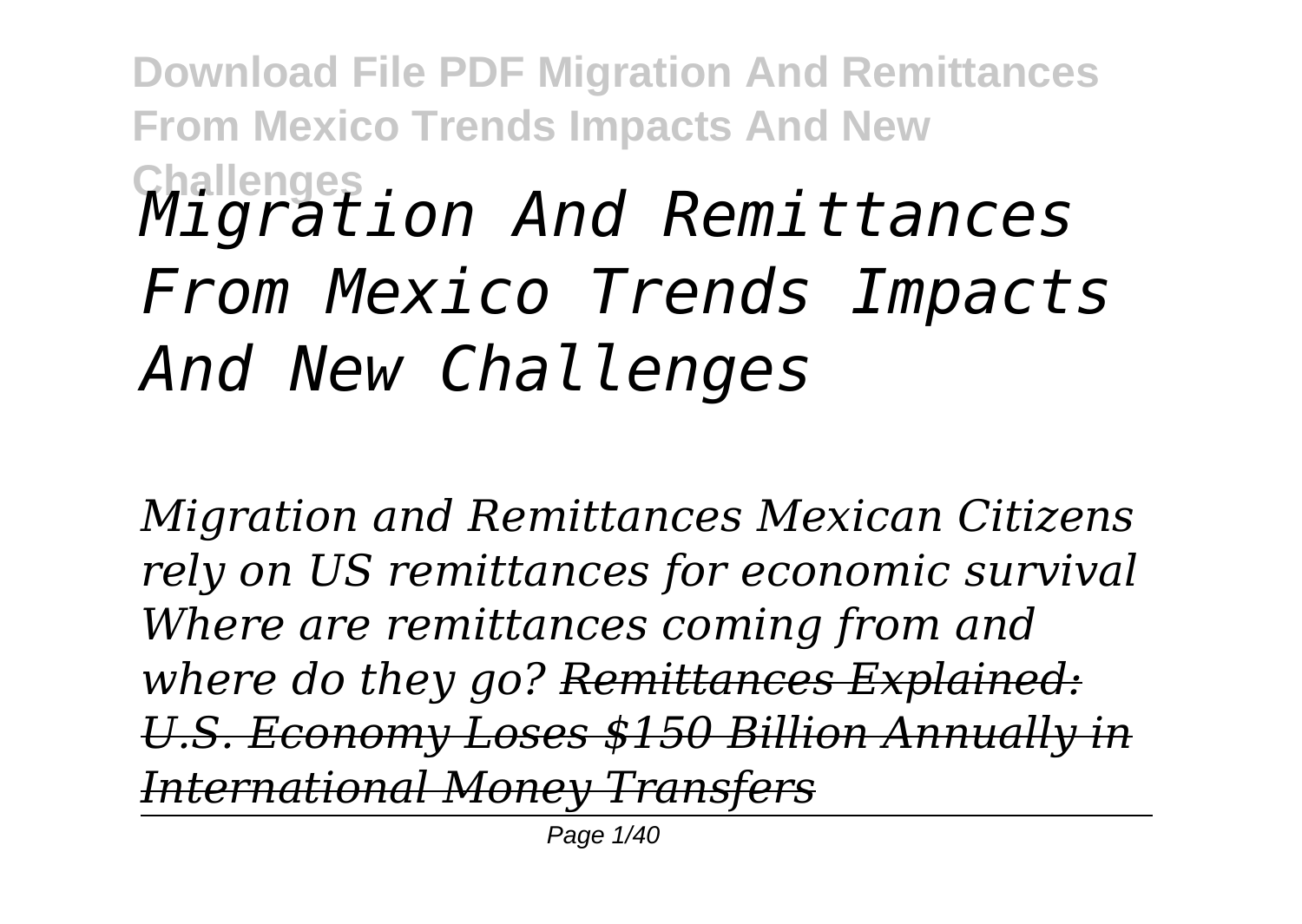**Challenges** *Dilip Ratha on 'Migration \u0026 Remittances Factbook 2011'Migration and Remittances in El Salvador The Invisible Billions :*

*Remittances | Dilip Ratha | TEDxGateway Mexico remittances: Transfers from US hit record high Migrant Remittances to Mexico Migration and Remittances Data by Dilip Ratha, The World Bank Ecuador: Migration and Remittances Expert Answers: What has COVID-19 Meant for Migrants and Remittances? The Dark Side of Immigration: Struggles of an Immigrant Which country* Page 2/40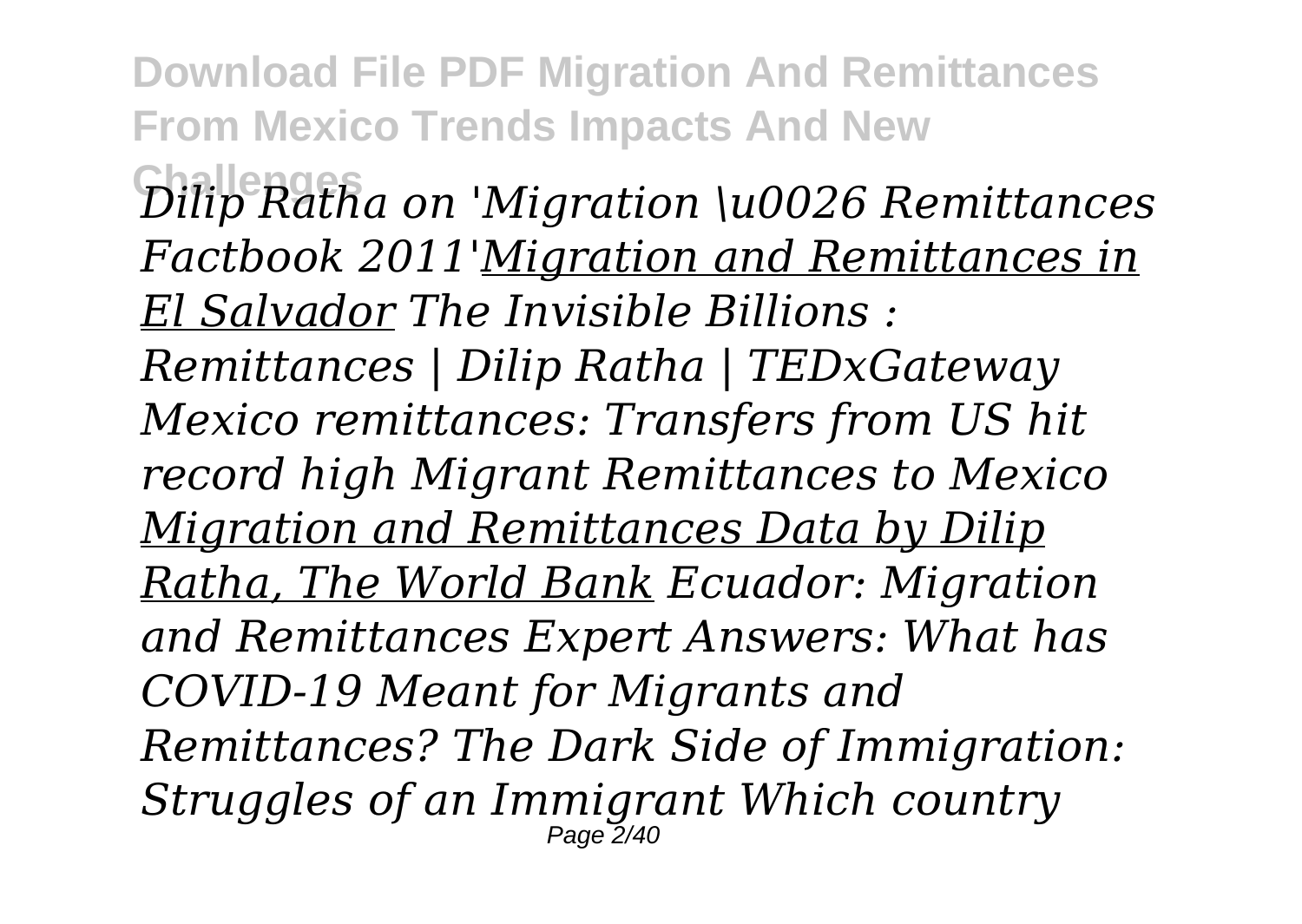**Challenges** *does the most good for the world? | Simon Anholt 6 Big Changes to US Immigration in 2021 (What You Should Know) The magic of Vedic math - Gaurav Tekriwal Околдавала | Чародейка на гитаре (Full) (Заур Хасавов | Zaur Xasavov) How Will COVID-19 Impact Global Migration? How books can open your mind | Lisa Bu What are remittances? Understanding Remittances Basics Crossing The Border Driving From Tijuana, Mexico To San Diego At The San Ysidro Crossing Tracking World Migration | The Economist* Page 3/40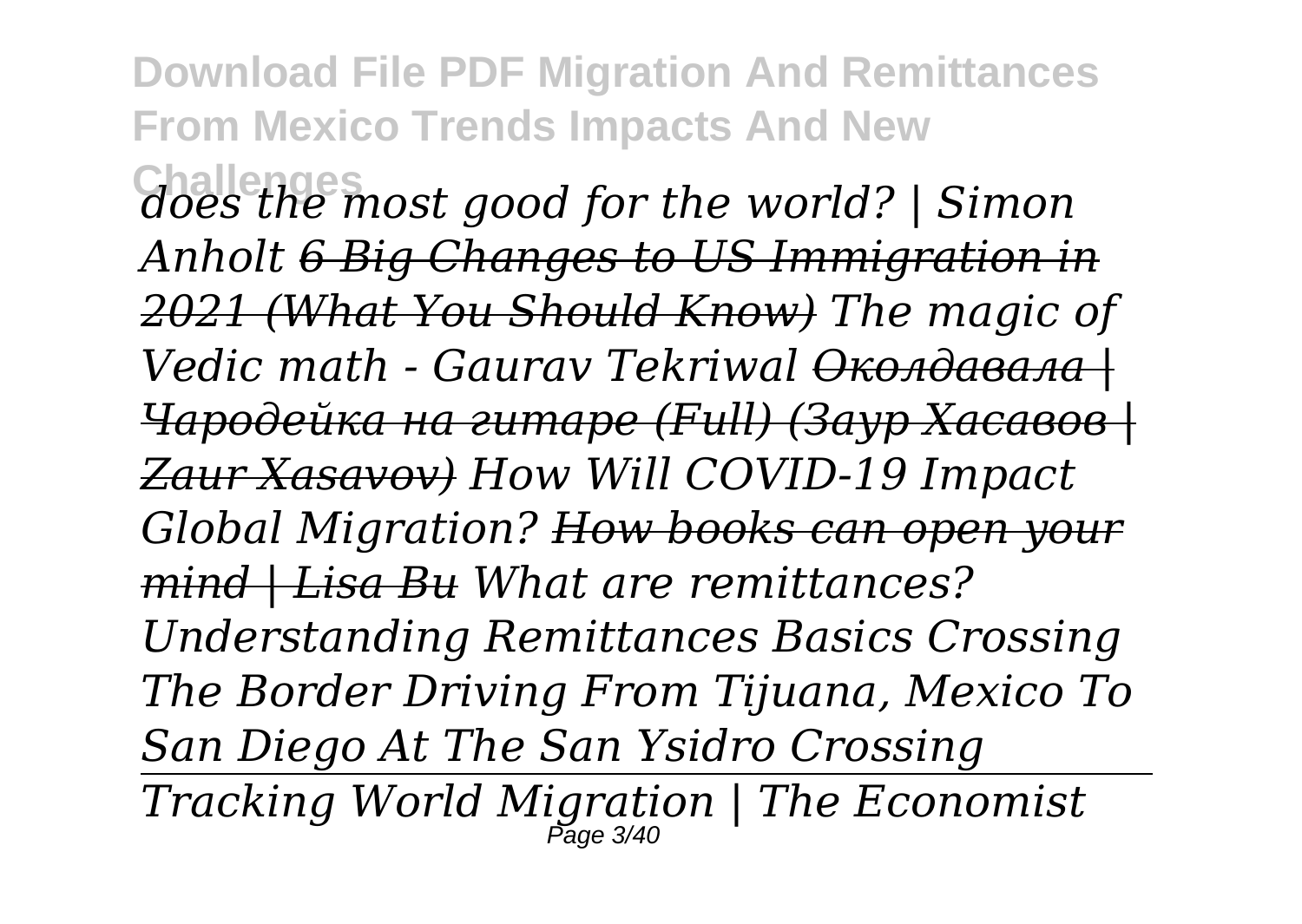**Download File PDF Migration And Remittances From Mexico Trends Impacts And New Challenges** *Implications of COVID-19 on Sri Lanka's worker migration and remittances International Migration, Remittances and Labor Supply - Evans Jadotte COVID-19 pandemic affects Mexican remittances from U.S. Is the Blockchain the solution to remittances in Mexico and Latin America? The role of remittances in a broader development context | Leon Isaacs | TEDxBonn*

*Impact of the Covid-19 Pandemic on Migrants and RemittancesProfessor on Trump's Mexico* Page 4/40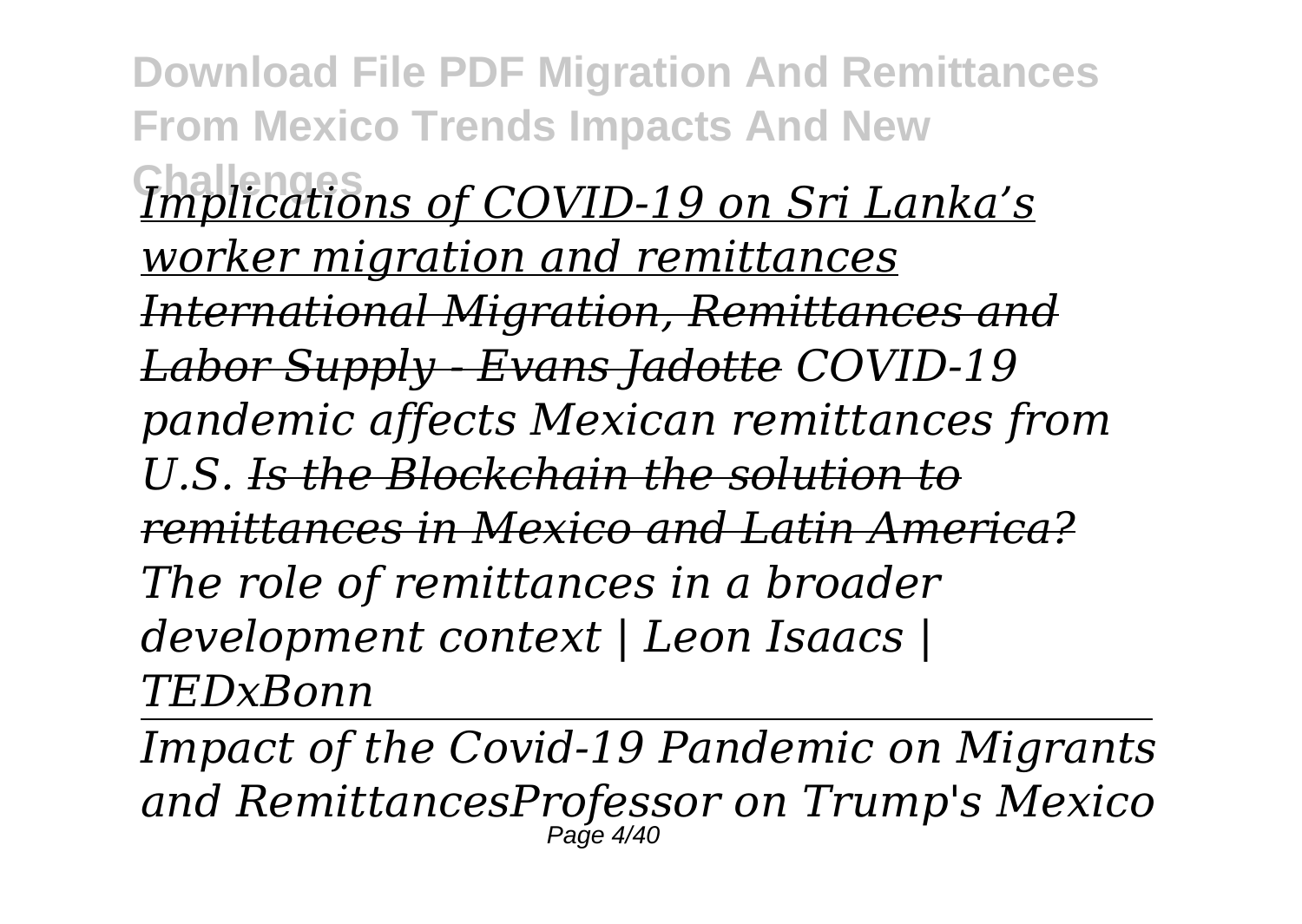**Download File PDF Migration And Remittances From Mexico Trends Impacts And New Challenges** *remittances plan Remittances to Mexico Down = Immigration Up Migration And Remittances From Mexico Against initial estimates and despite the COVID-19 crisis, we estimate that remittances to Latin America and the Caribbean will reach US\$ 70.4 billion (+6.0%) and in Mexico to US\$ 39.5 billion (+8.4%) in 2020.*

*Yearbook of Migration and Remittances Mexico 2020 | BBVA ...* Page 5/40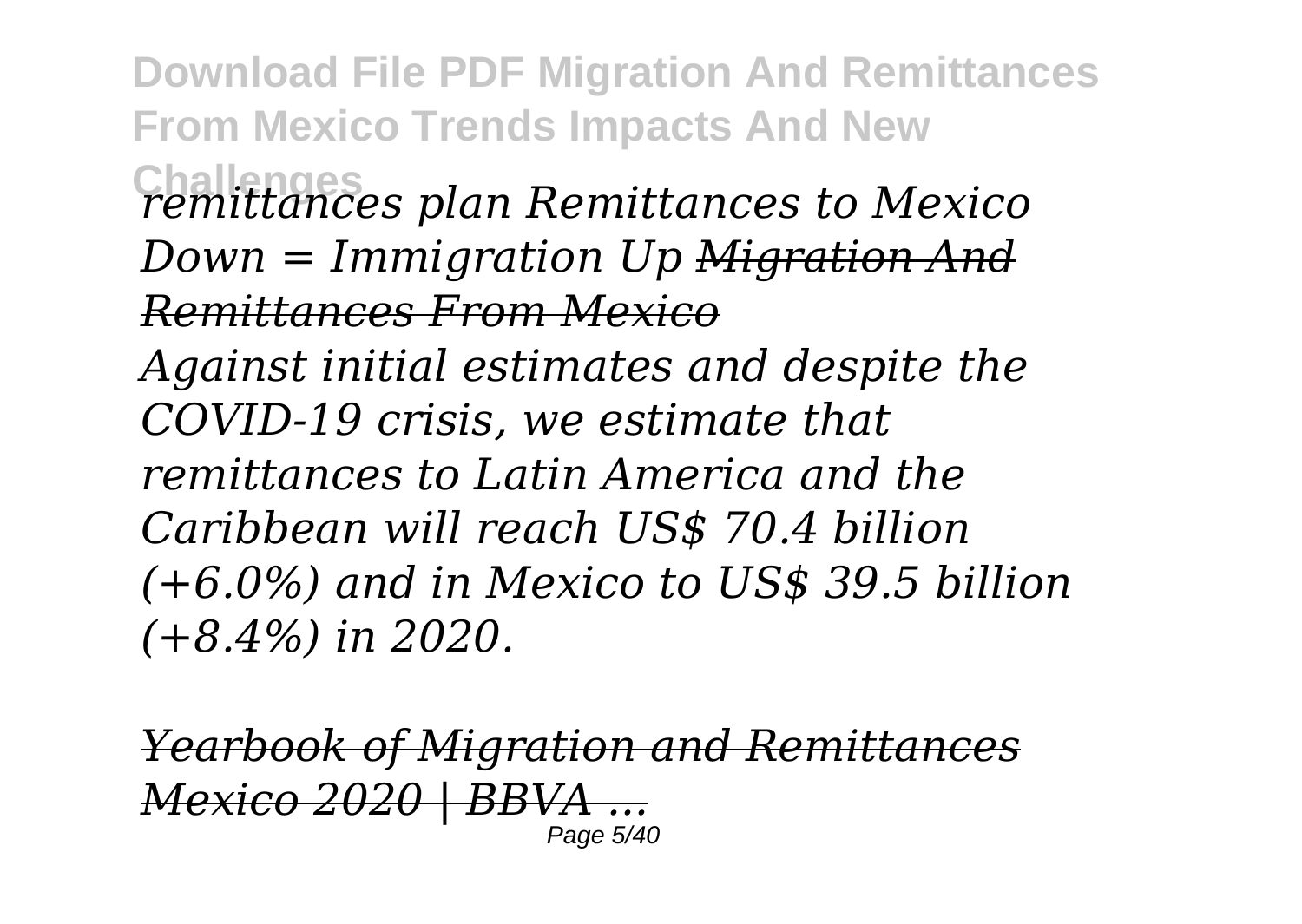**Challenges** *Migration and Remittances from Mexico: Trends, Impacts, and New Challenges, edited by Alfredo Cuecuecha and Carla Pederzini, is an indispensable resource for Mexico-US migration studies. It includes a review of the most important available databases for the study of migration from Mexico and Latin America to the US.*

*Migration and Remittances from Mexico: Trends, Impacts ...*

*The contributors to Migration and* Page 6/40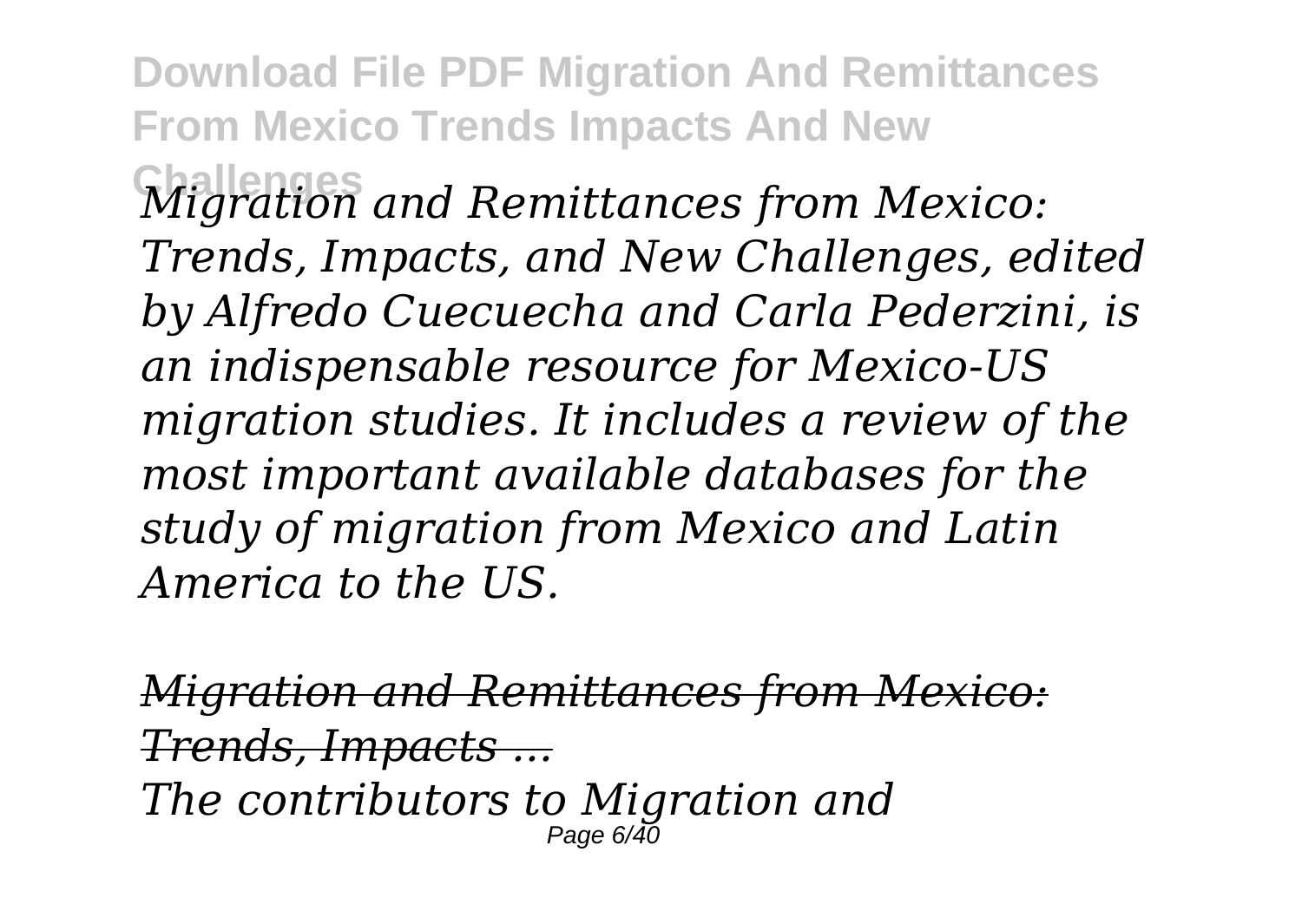**Challenges** *Remittances from Mexico are specialized migration researchers, trained in a broad variety of fields, including economics, sociology, demography, and political science in both Mexico and the United States. This range of backgrounds provides an essential multidisciplinary perspective from both sides of the border.*

*Migration and Remittances from Mexico: Trends, Impacts ...*

*Remittances to Mexico are on a historic run* Page 7/40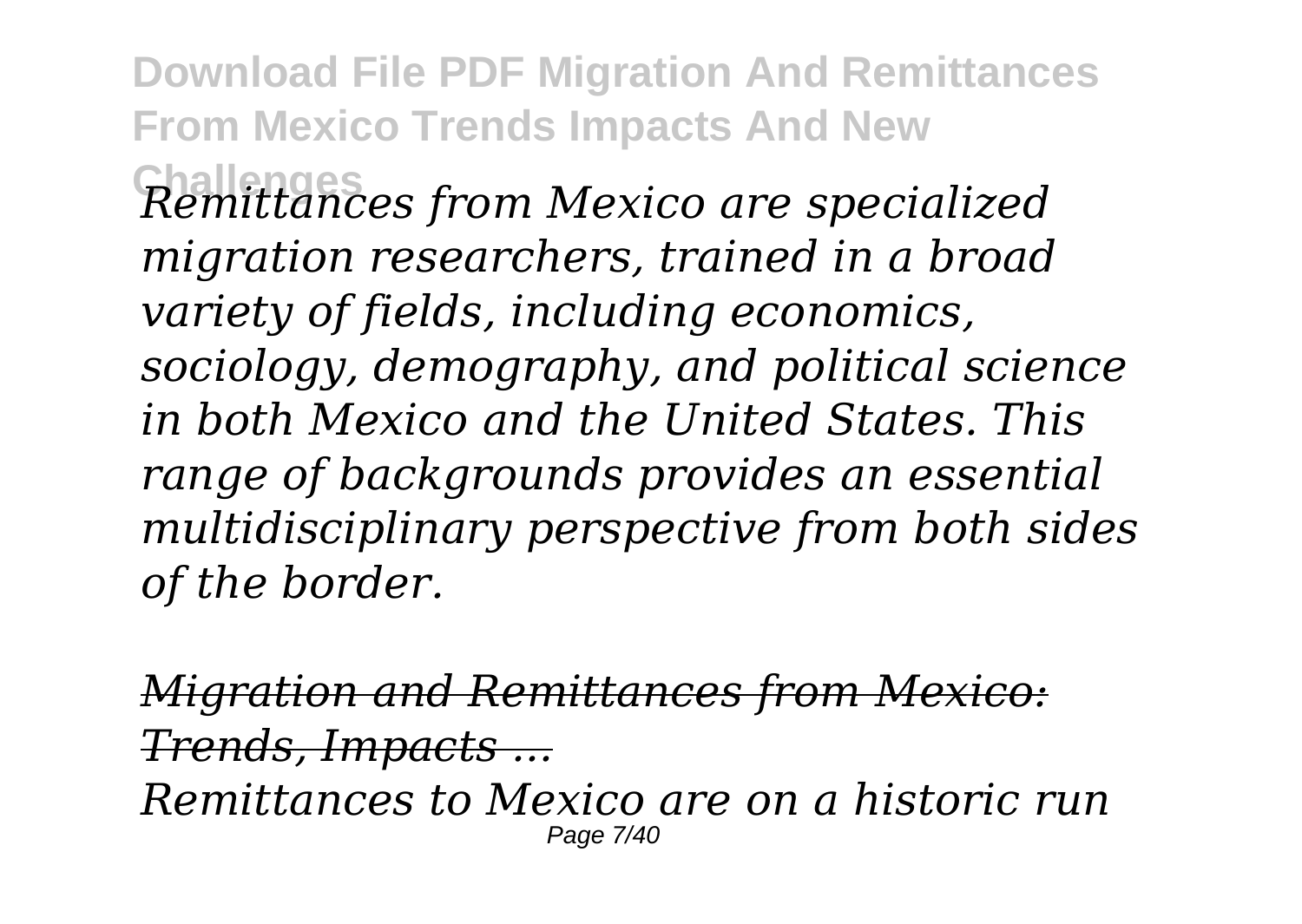**Download File PDF Migration And Remittances From Mexico Trends Impacts And New Challenges** *in 2020. According to the latest reports, the \$3.53 billion sent home in July was up 7 percent from the same month last year. Remittances surged to their highest level (\$4.02 billion) in March; June was the second highest, eclipsing May's figure.*

*Remittances to Mexico Spike as Migration Slows ...*

*Mexico's Central Bank reported that Mexican migrants working overseas sent home a record-high \$36 billion in remittances in* Page 8/40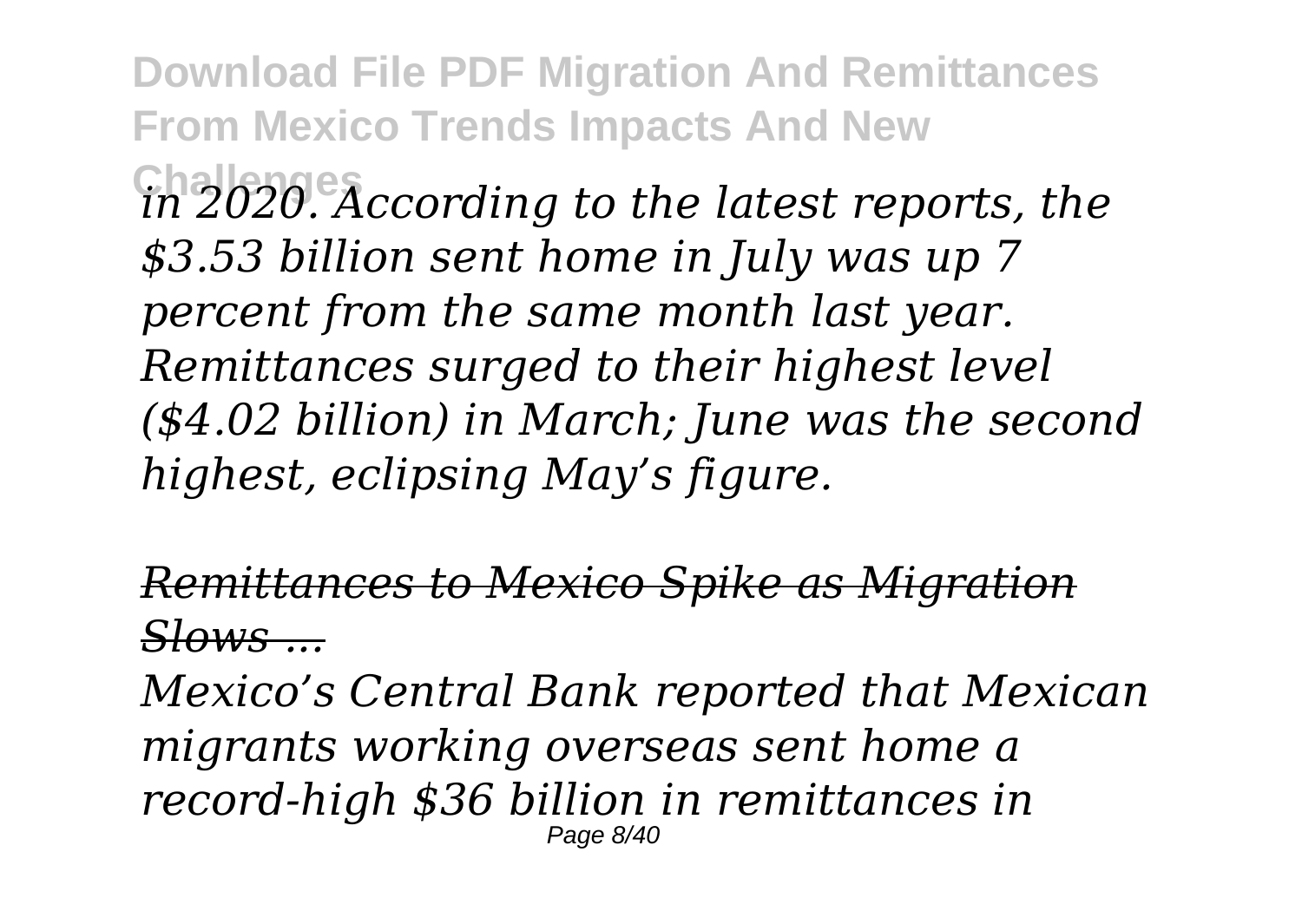**Download File PDF Migration And Remittances From Mexico Trends Impacts And New Challenges** *2019, a 7 percent increase from 2018. According to a study from the...*

*Mexican migrants sent record \$36B in remittances in 2019 ...*

*It's a publication of CONAPO, BBVA Foundation and BBVA Research. It presents the most relevant data on migration, refuge and remittances worldwide and in Mexico. There is an emphasis on Latin American and the Caribbean, as well as on the flow of Central Americans traveling through Mexico* Page 9/40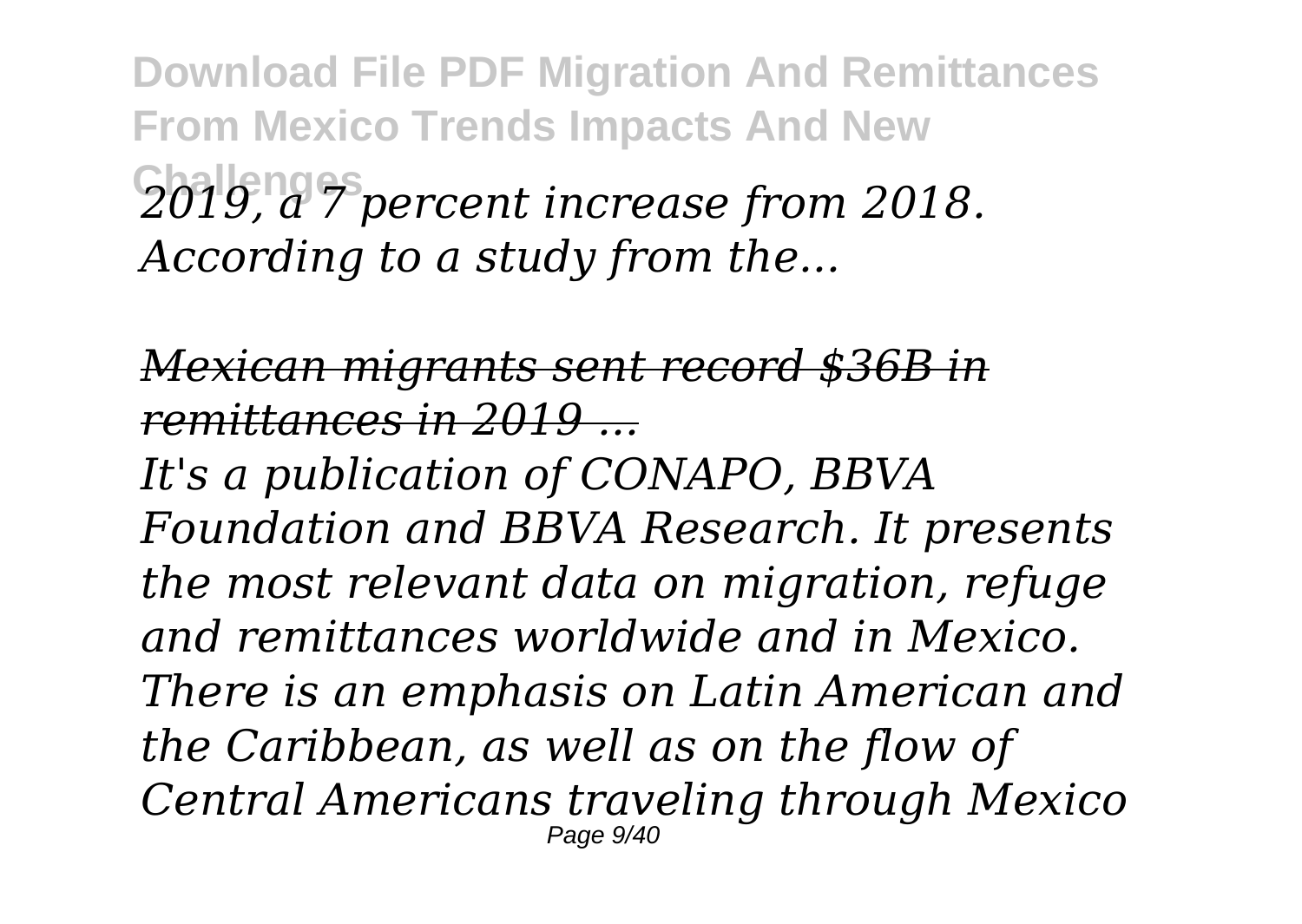**Download File PDF Migration And Remittances From Mexico Trends Impacts And New Challenges** *and the migration actions of U.S.*

*Mexico | Yearbook of Migration and Remittances 2019 | BBVA ...*

*Instead of collapsing, remittances to Mexico were up year-over-year in five of the first six months of 2020. In June, payments to El Salvador, Guatemala, Nicaragua and Honduras also increased...*

*Remittances to Mexico, Guatemala, El Salvador, Honduras ...* Page 10/40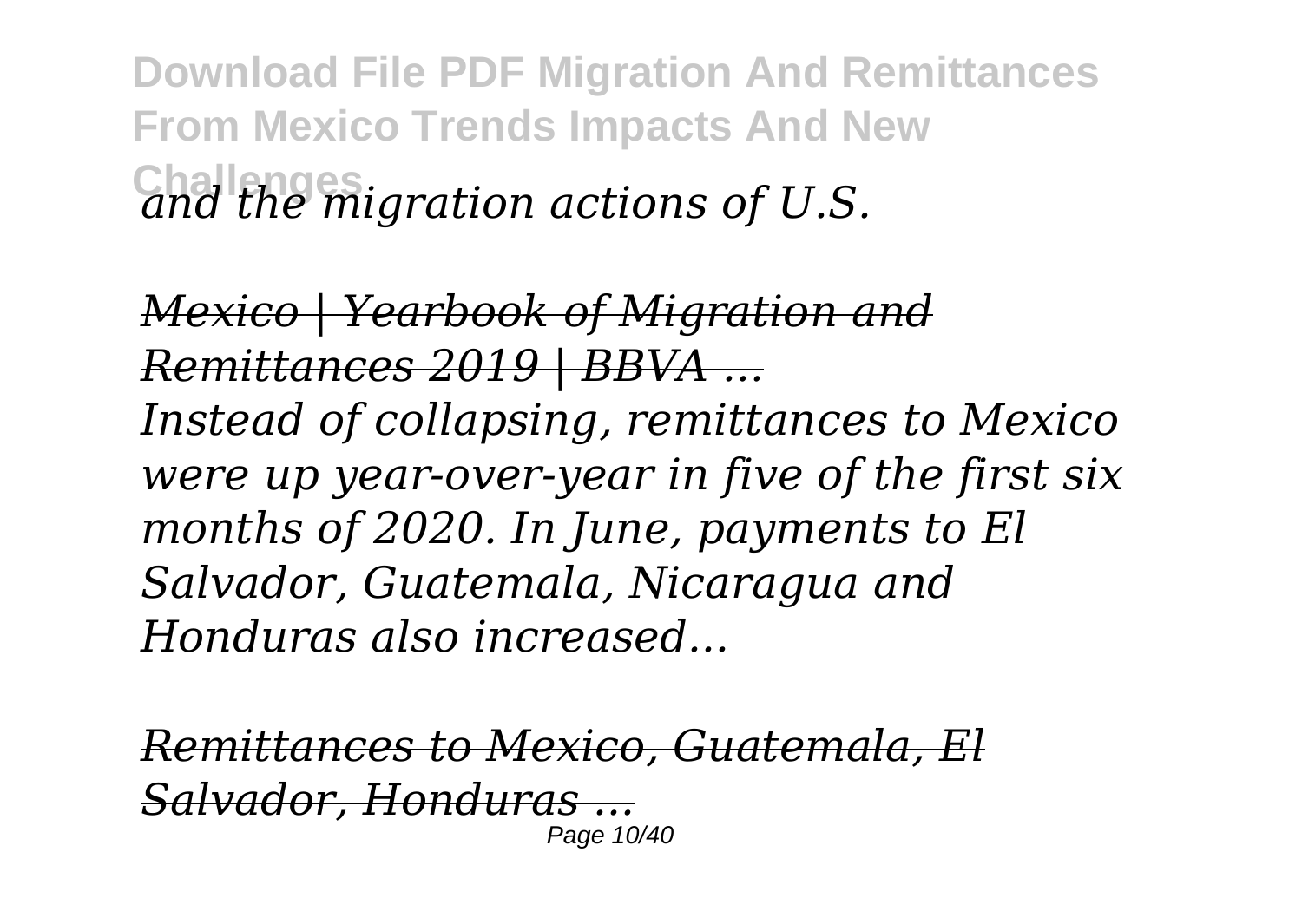**Challenges** *Mexico has a long history of outmigration, in particular to the US, and most migrants send money home to support their families. In 2014 households in Mexico received on average about \$290 per month (\$140 median).*

*How do migration and remittances affect inequality? A case ...*

*According to the World Bank's Migration and Remittances Factbook, there are over 11.5 million international immigrants from Mexico* Page 11/40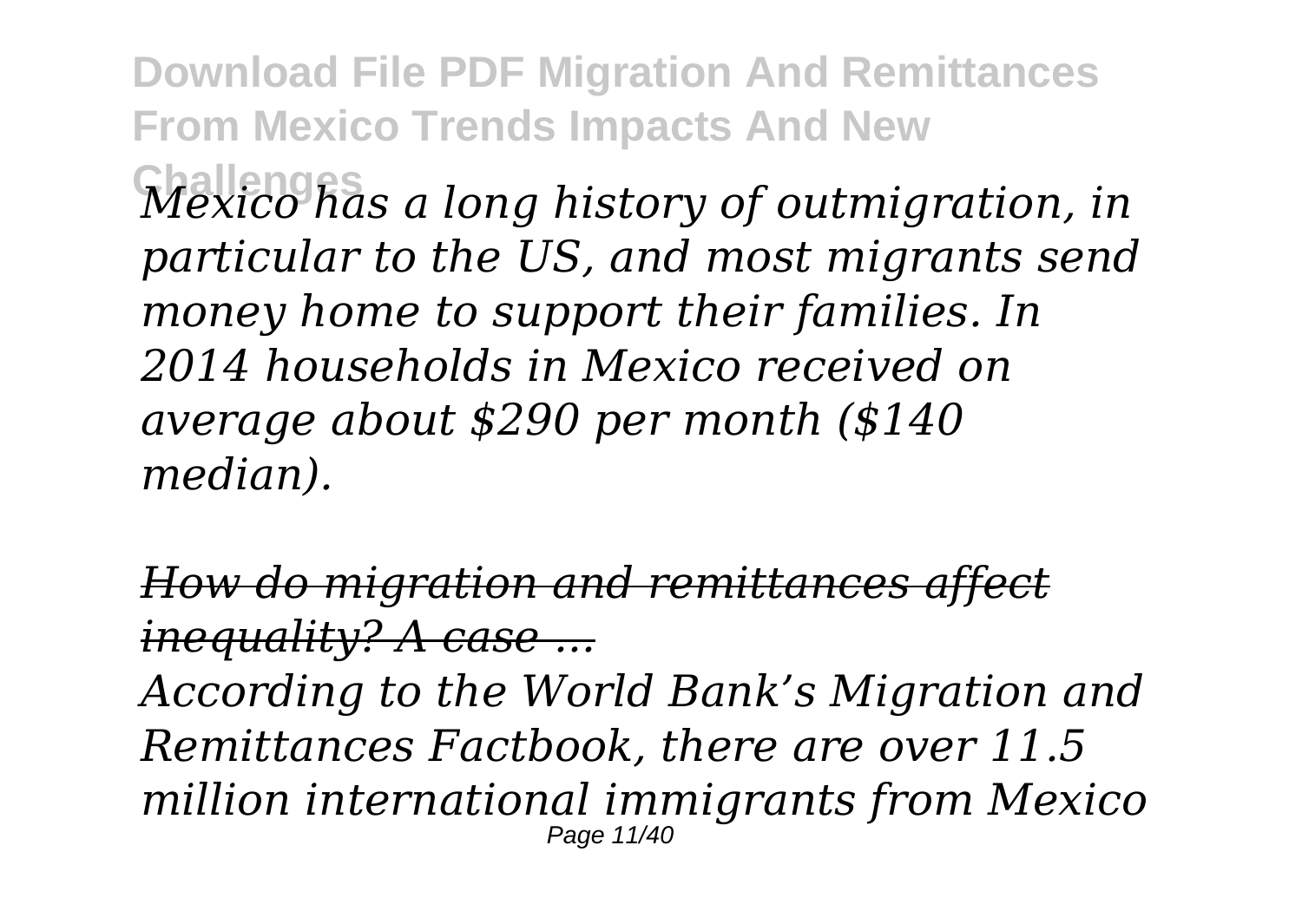**Download File PDF Migration And Remittances From Mexico Trends Impacts And New Challenges** *amounting to over 10% of its population. Most Mexican migrants immigrate to the United States (where they form the largest immigrant group), followed by Canada and Spain.*

*Impact of Remittances on Poverty in Mexico Scenario one: It is estimated that remittances to Mexico could fall by more than 21% between 2020 and 2021, and not recover for around 10 years, until 2028. Remittances could decline by 17% in 2020, bringing the* Page 12/40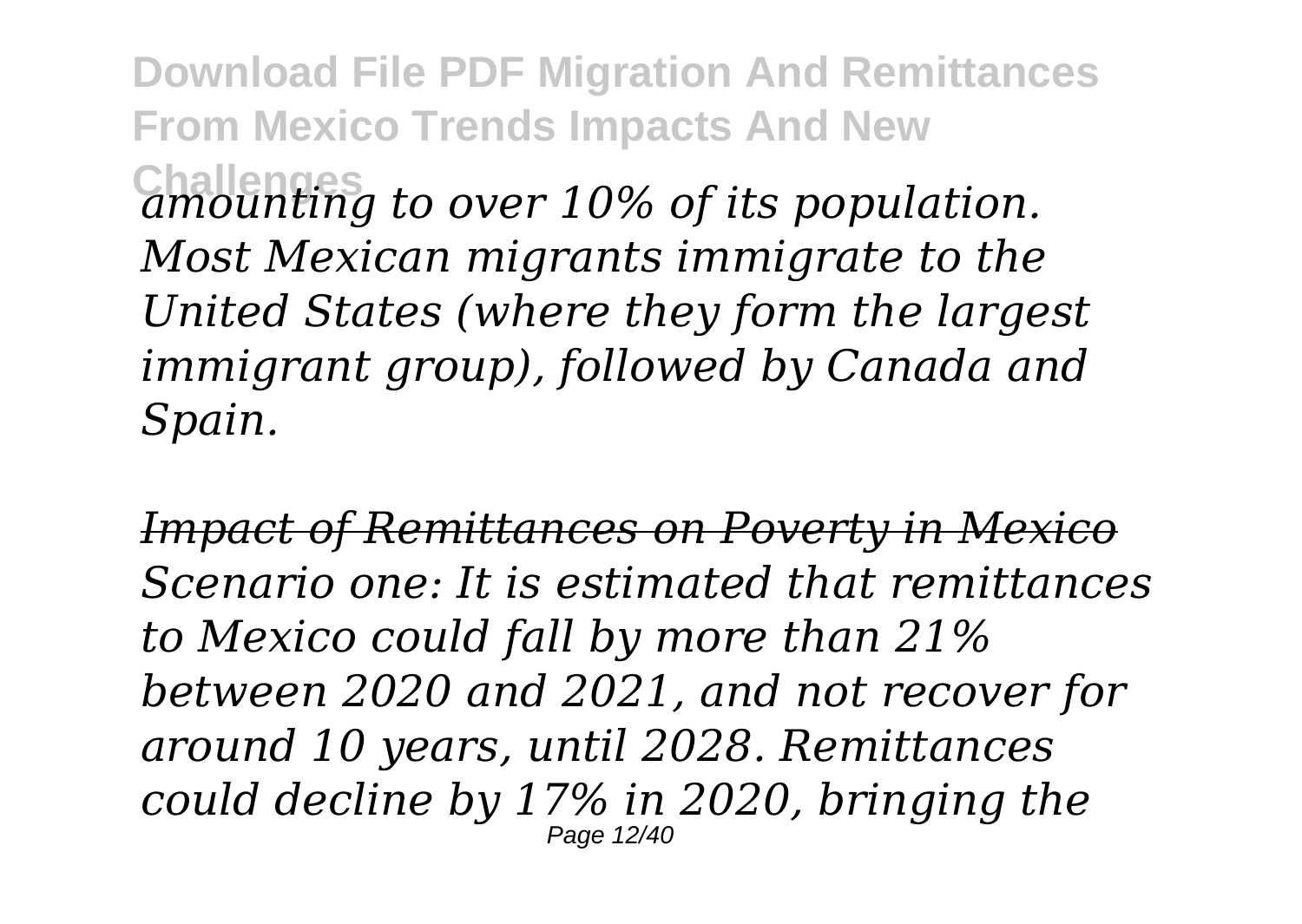**Download File PDF Migration And Remittances From Mexico Trends Impacts And New Challenges** *amount close to \$29.9 billion.*

### *Migration Remittances to Mexico could fall by 17% in 2020 ...*

*Remittances are among the most tangible links between migration and development. According to World Bank projections, global remittances will reach \$515 billion in 2015. Developing countries receive the lion's share of global remittances, and in 25 countries, remittances were equal to more than 10 percent of gross domestic product as of 2011.* Page 13/40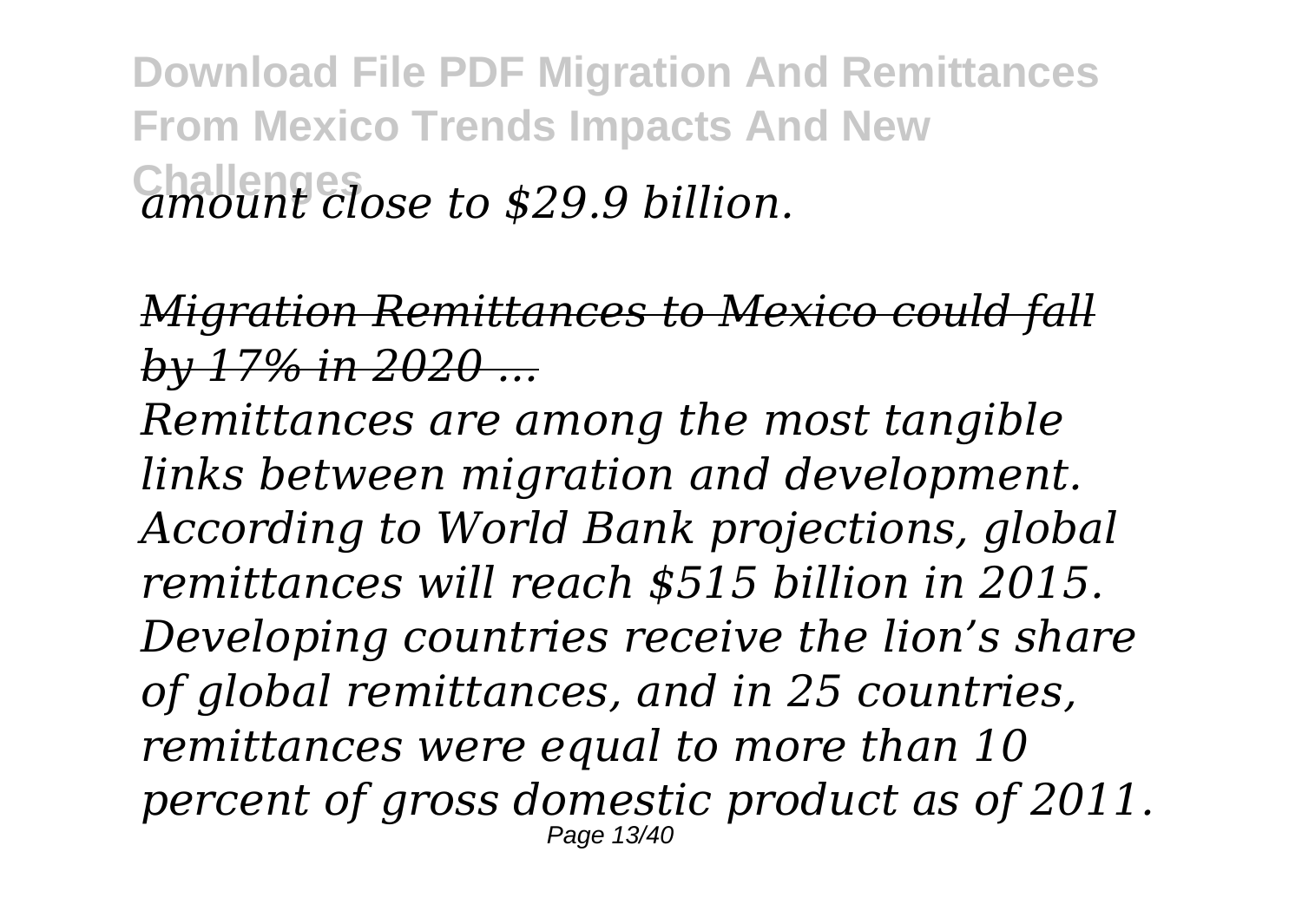*Remittances | migrationpolicy.org Overview Remittances to Spanish-speaking Latin American countries overall have recovered from a decline during the recent recession, with the notable exception of Mexico, according to World Bank data analyzed by the Pew Research Center. Migrants' remittances to Mexico, an estimated \$22 billion in 2013, are 29% below their 2006 peak.*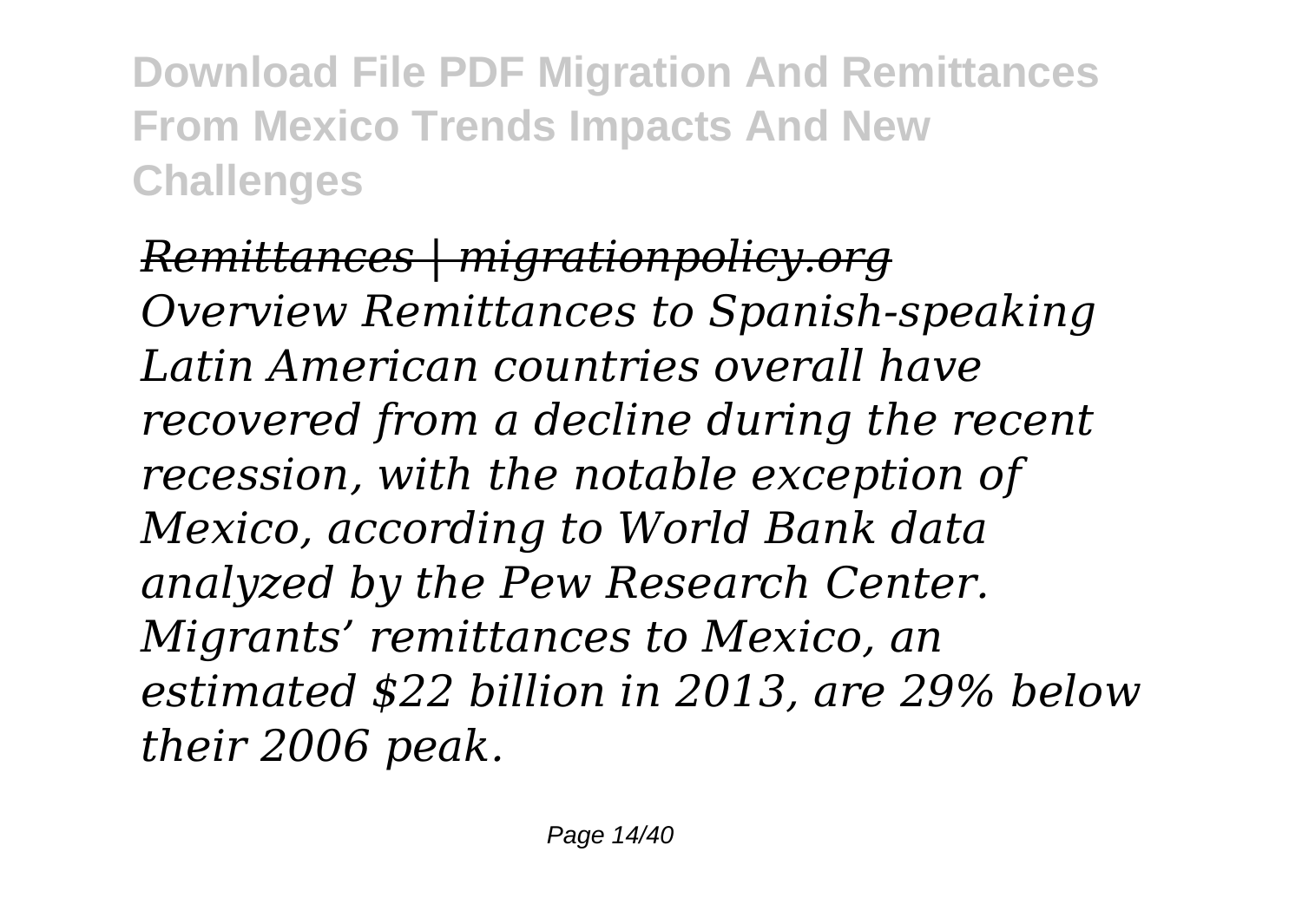**Download File PDF Migration And Remittances From Mexico Trends Impacts And New Challenges** *Remittances | Pew Research Center Remittances, money migrants send to loved ones in the origin country, are one of the most concrete manifestations of these "transnational" ties. In Mexico, remittances totaled U.S.\$23.9 billion in 2007 according to the National Bank of Mexico, making them the second largest source of foreign trade after tourism.*

*In Mexico, Mother's Education and Remittances Matter in ...* Page 15/40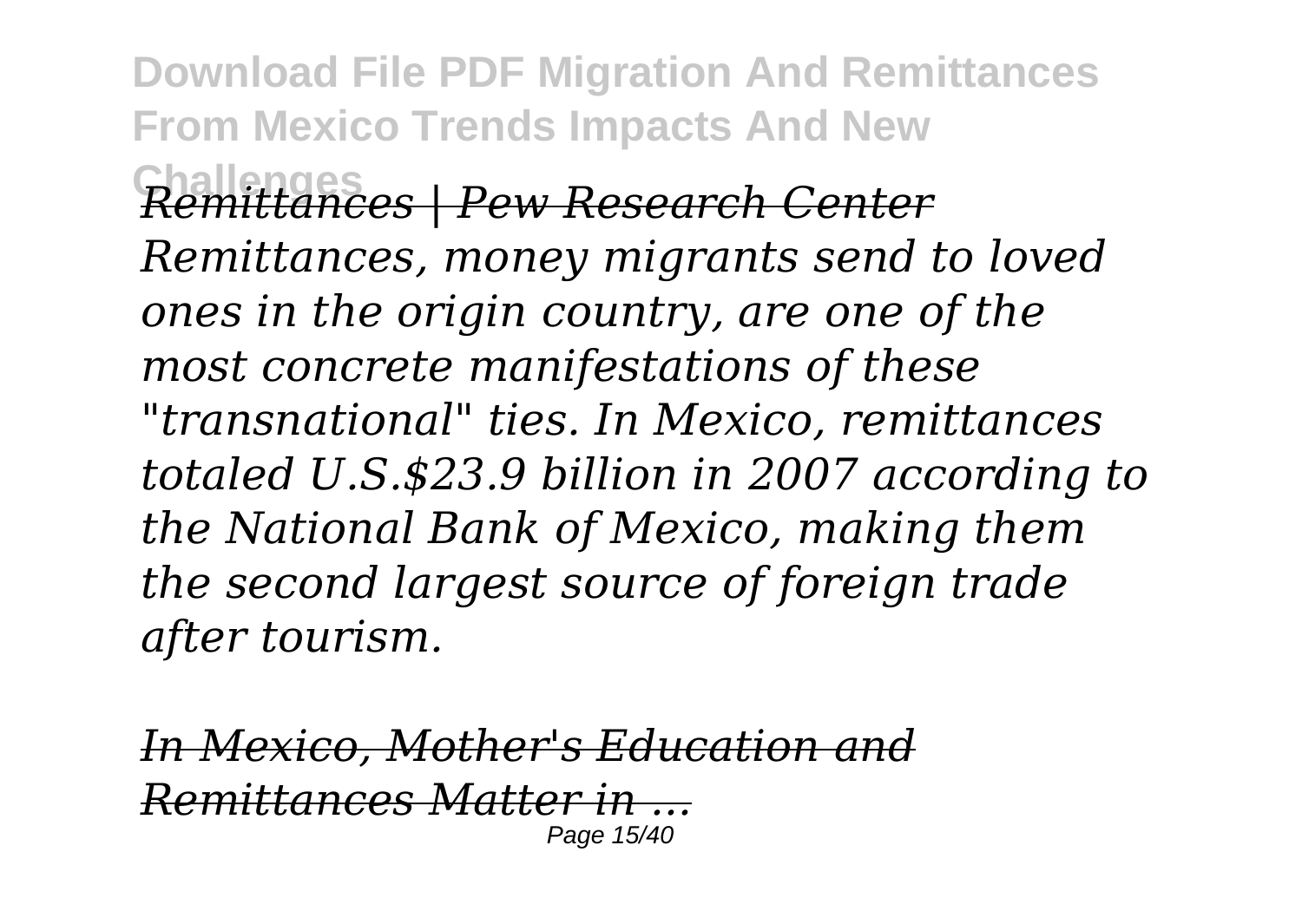**Download File PDF Migration And Remittances From Mexico Trends Impacts And New Challenges** *ABSTRACT This article studies the link between migration, remittances and asset accumulation for a panel of poor rural households in Mexico over the period 1997–2006. In a context of financial markets' imperfections, migration may act as a substitute for imperfect credit and insurance provision (through remittances from*

*Migration, Remittances and Capital Accumulation: Evidence ... In 2019, in current USD, the top five* Page 16/40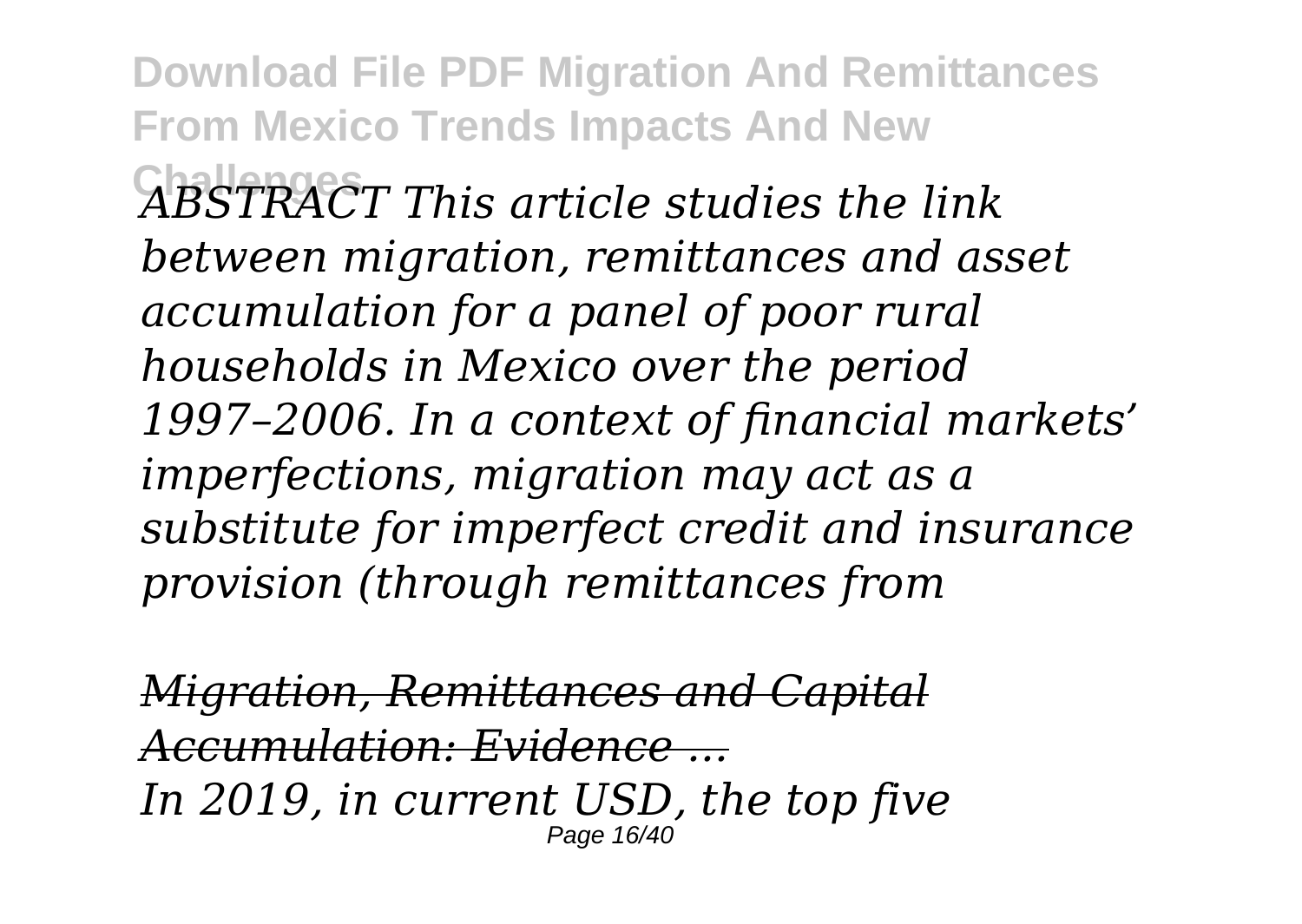**Challenges** *remittance recipient countries were India (83.1 billion), China (68.4 billion), Mexico (38.5 billion), the Philippines (35.2 billion), and the Arab Republic of Egypt (26.8 billion) (ibid.).*

*Remittances - Migration data portal Global migration flows are on the rise as is the challenge of returning migrants and asylum seekers 2. We are making progress on migration-related SDGs: - Remittances to lowand middle-income countries expected to* Page 17/40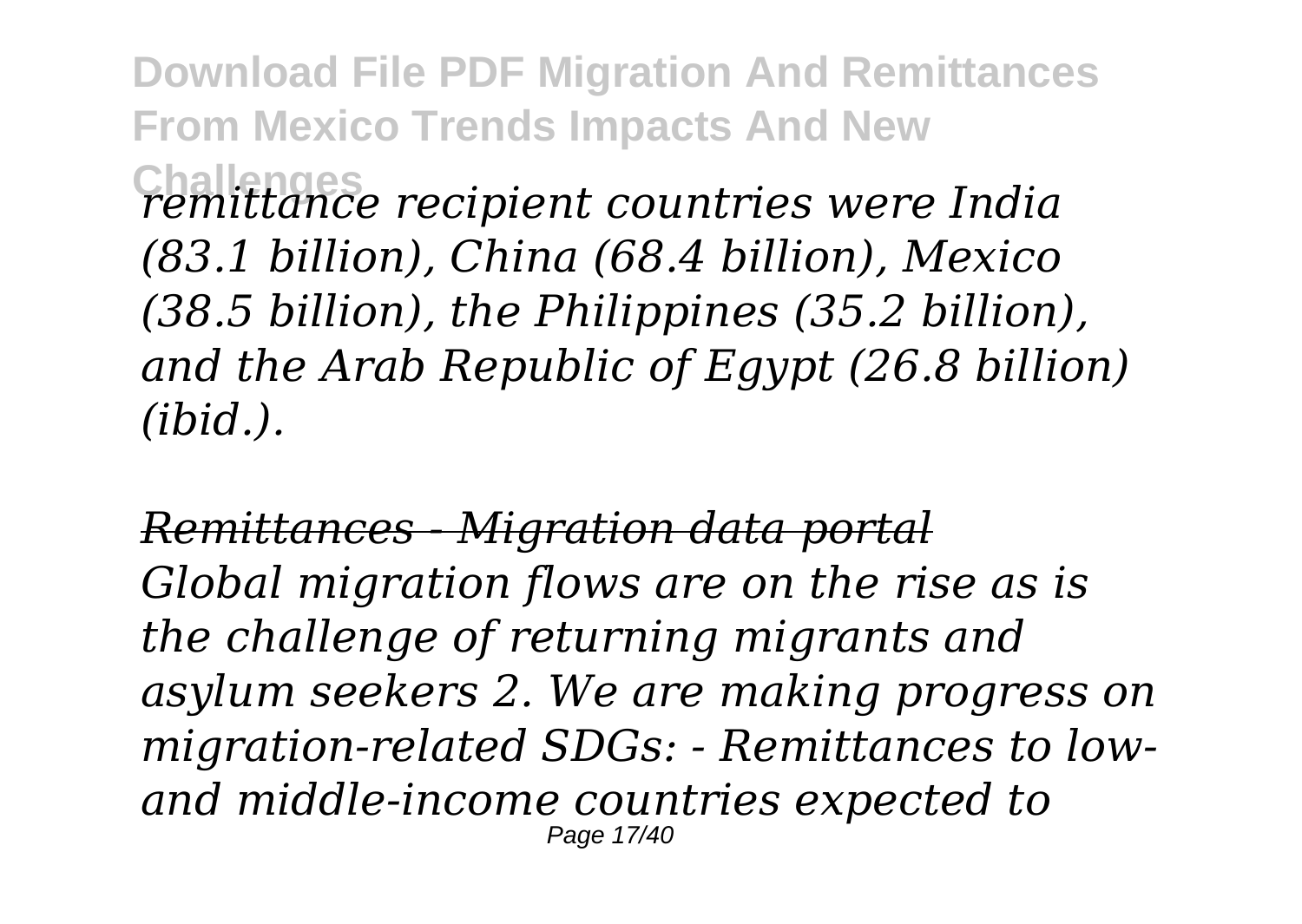**Challenges** *reach \$550 bn in 2019, larger than FDI (SDG 17.3.2) - Remittance costs average 7%, still far from the 3% target (SDG 10.c.1)*

*Migration, Remittances and Development Remittances flows into Latin America and the Caribbean grew 10 percent to \$88 billion in 2018, supported by the strong U.S. economy. Mexico continued to receive the most remittances in the region, posting about \$36 billion in 2018, up 11 percent over the previous year.*

Page 18/40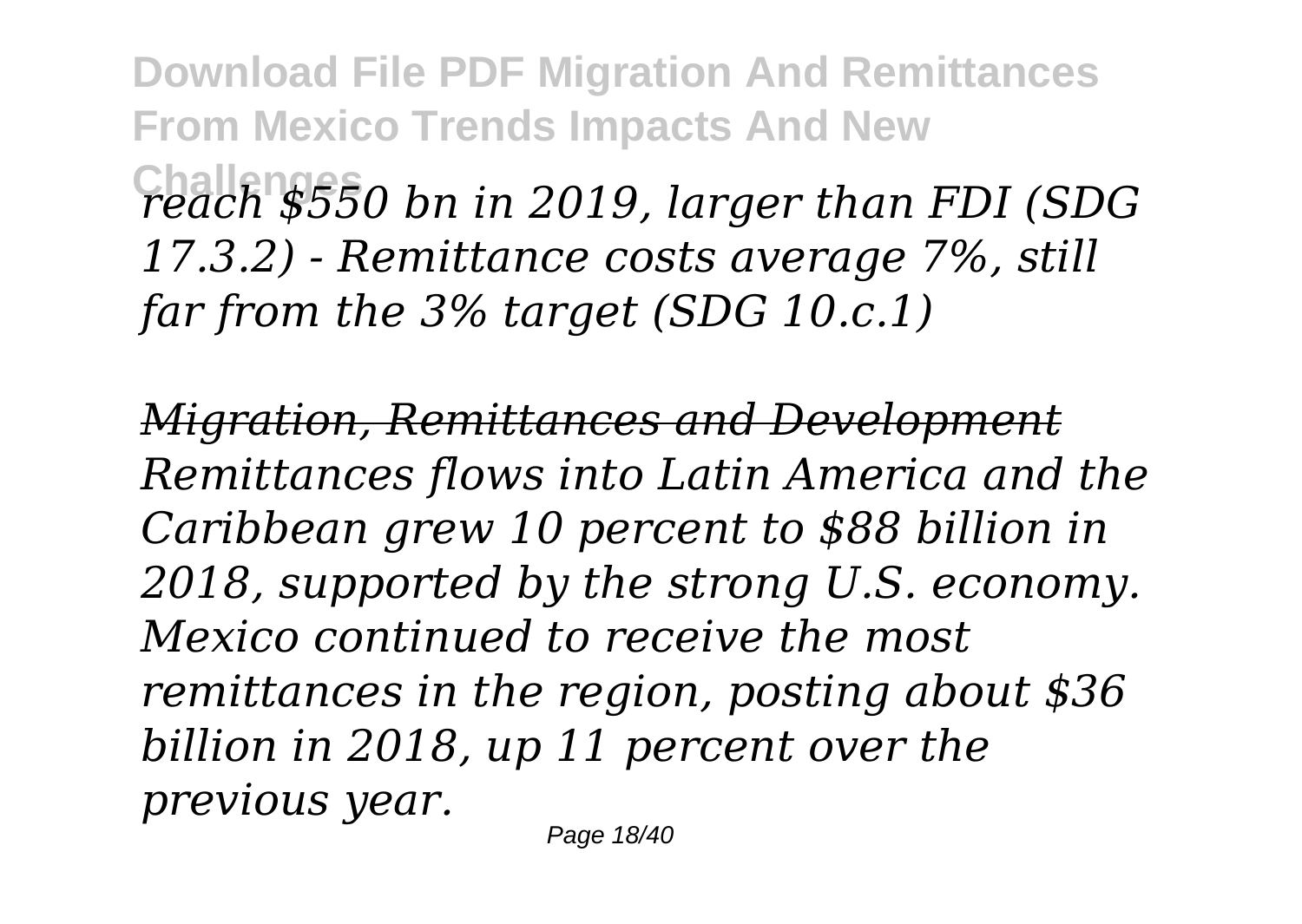### *Record High Remittances Sent Globally in 2018*

*The Benefits of Migration in Mexico In the last fifteen years, immigrants in the U.S and other countries have become a vital source of fund transfers to Mexico. The level of remittances to Mexico has increased from \$ 2.4 billion in 1990 to \$ 15 billion in 2004 (Hanson, 2006, pp. 869-924).*

*International Migration Trends - 2730 Words* Page 19/40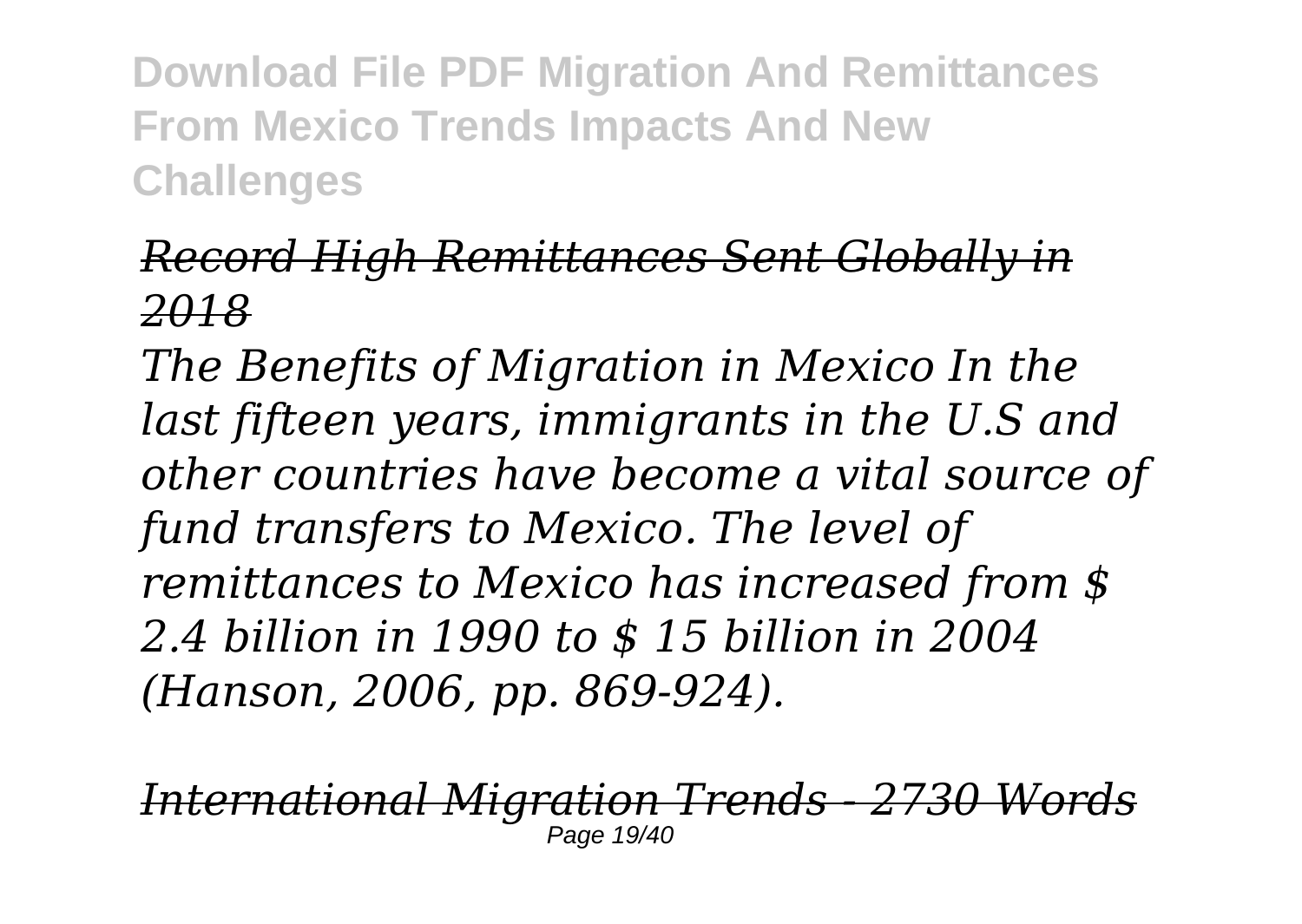**Challenges** *| Essay Example*

*Remittance culture in the United States has contributed to the formation of "microgeographies", tightly knit networks that integrate U.S. communities with communities throughout Latin America, such as migrants from Oaxaca, Mexico, who have settled in Venice Beach, California. Oaxacans not only send money back to their communities, but they also travel back and forth extensively.*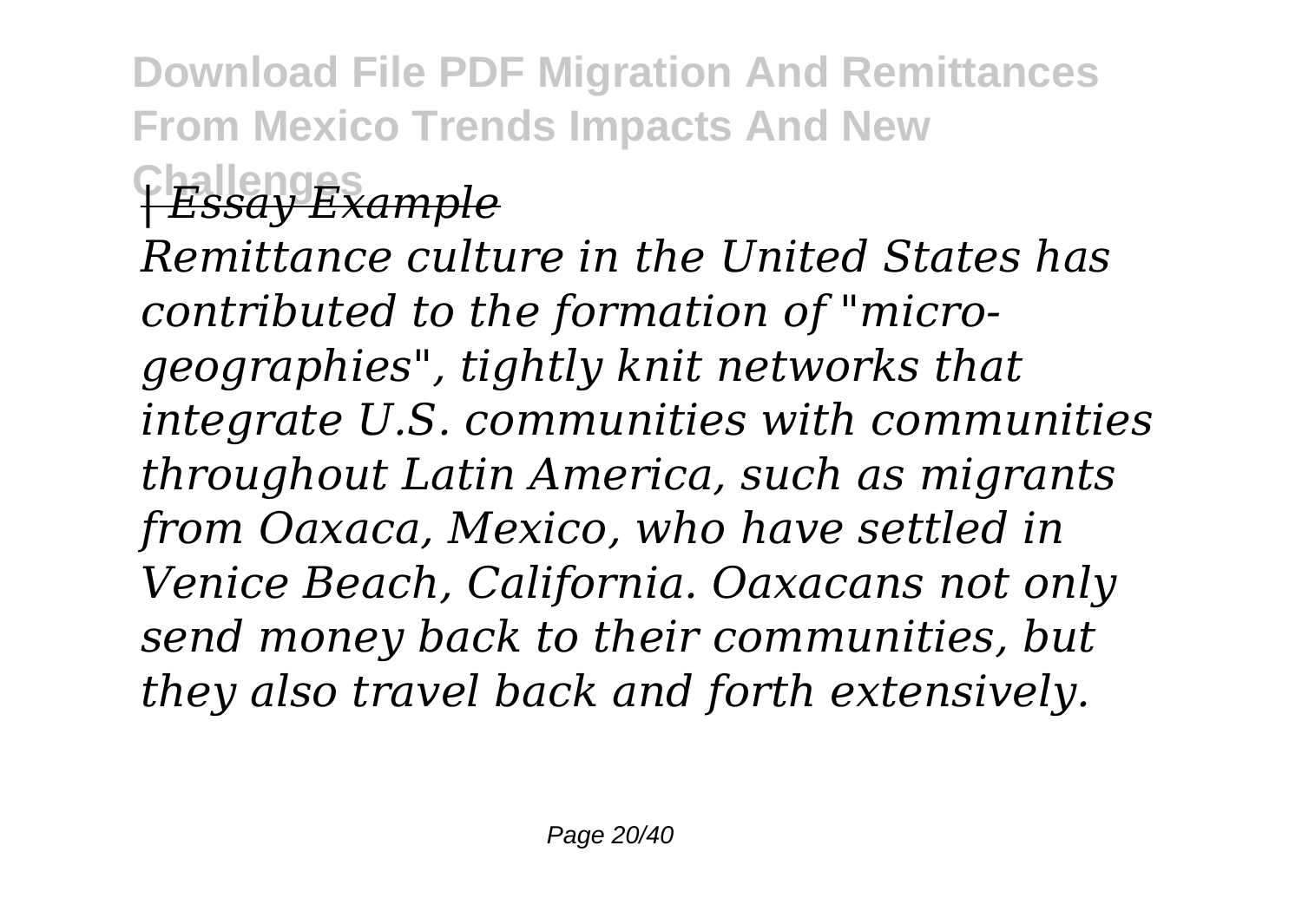**Challenges** *Migration and Remittances Mexican Citizens rely on US remittances for economic survival Where are remittances coming from and where do they go? Remittances Explained: U.S. Economy Loses \$150 Billion Annually in International Money Transfers*

*Dilip Ratha on 'Migration \u0026 Remittances Factbook 2011'Migration and Remittances in El Salvador The Invisible Billions :*

*Remittances | Dilip Ratha | TEDxGateway Mexico remittances: Transfers from US hit record high Migrant Remittances to Mexico* Page 21/40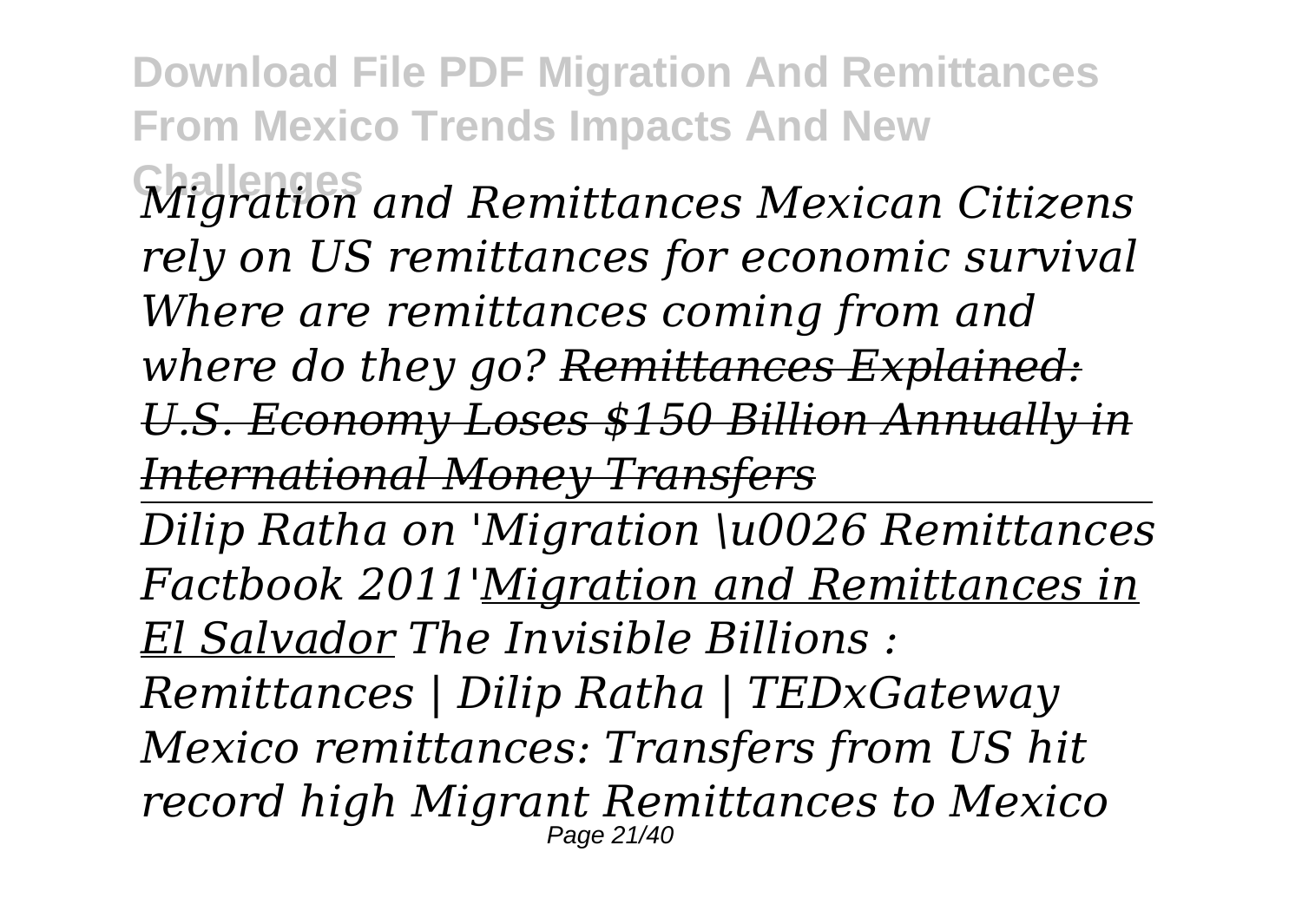**Challenges** *Migration and Remittances Data by Dilip Ratha, The World Bank Ecuador: Migration and Remittances Expert Answers: What has COVID-19 Meant for Migrants and Remittances? The Dark Side of Immigration: Struggles of an Immigrant Which country does the most good for the world? | Simon Anholt 6 Big Changes to US Immigration in 2021 (What You Should Know) The magic of Vedic math - Gaurav Tekriwal Околдавала | Чародейка на гитаре (Full) (Заур Хасавов | Zaur Xasavov) How Will COVID-19 Impact* Page 22/40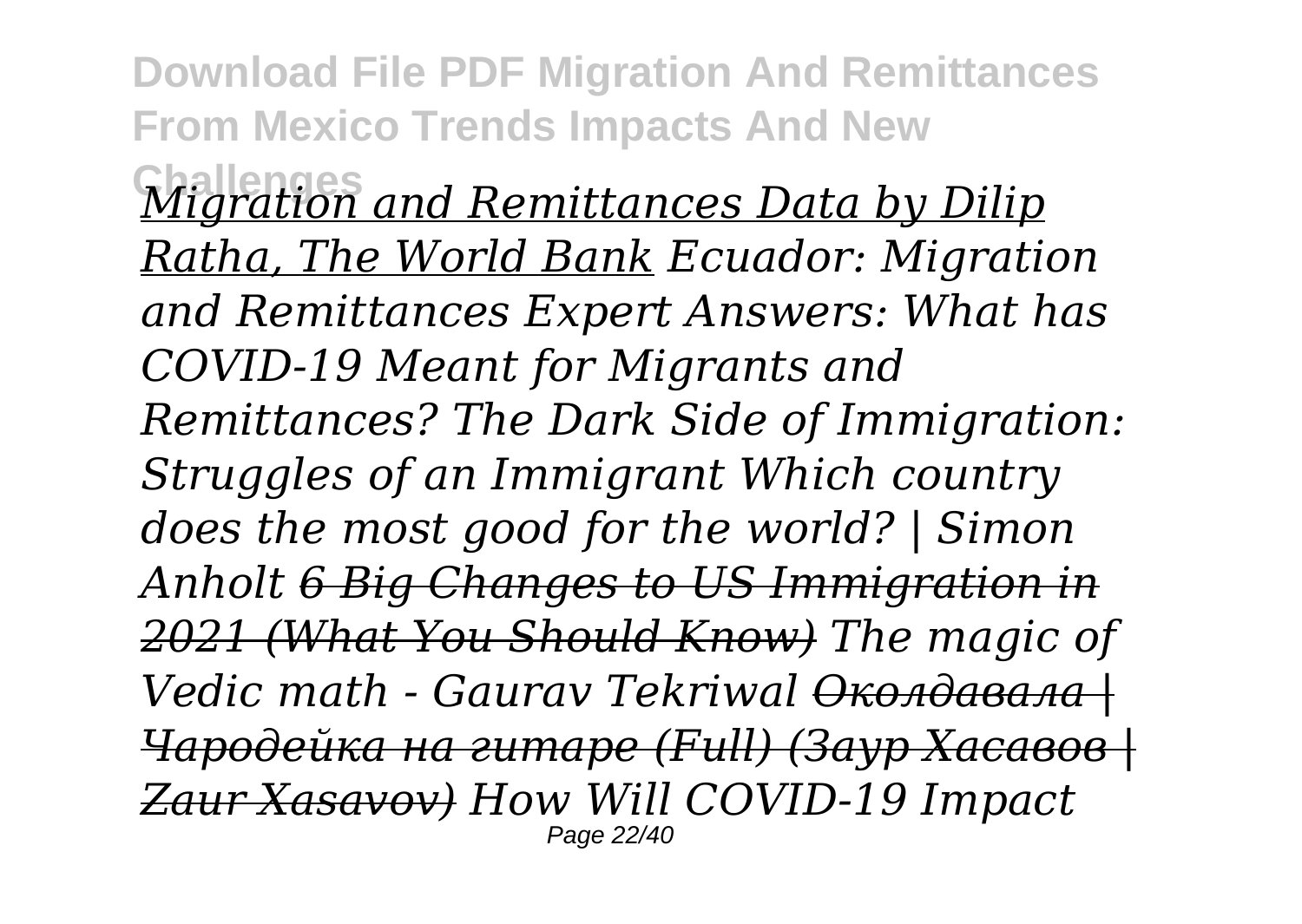**Download File PDF Migration And Remittances From Mexico Trends Impacts And New Challenges** *Global Migration? How books can open your mind | Lisa Bu What are remittances? Understanding Remittances Basics Crossing The Border Driving From Tijuana, Mexico To San Diego At The San Ysidro Crossing Tracking World Migration | The Economist Implications of COVID-19 on Sri Lanka's worker migration and remittances International Migration, Remittances and Labor Supply - Evans Jadotte COVID-19 pandemic affects Mexican remittances from U.S. Is the Blockchain the solution to* Page 23/40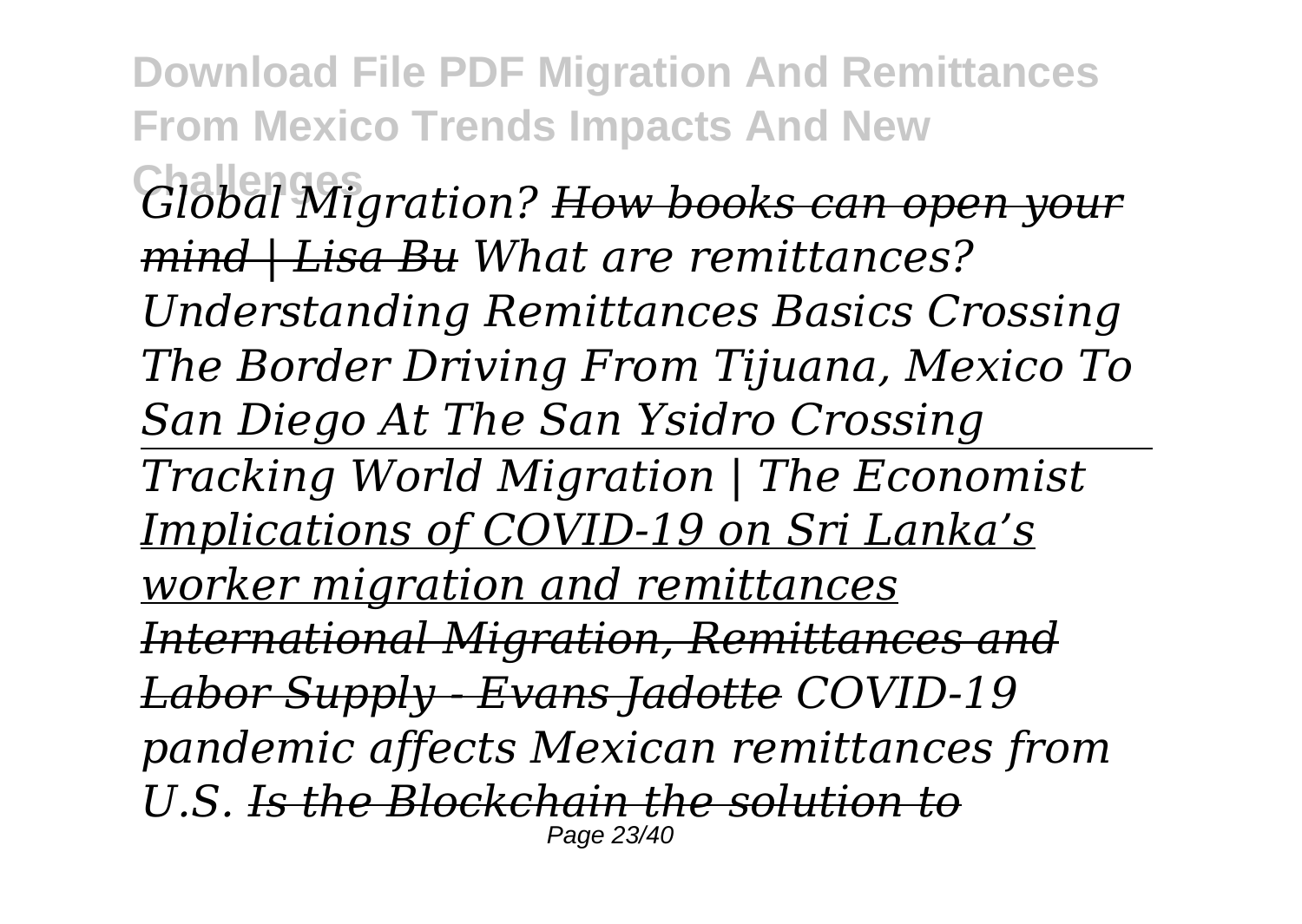**Challenges** *remittances in Mexico and Latin America? The role of remittances in a broader development context | Leon Isaacs | TEDxBonn*

*Impact of the Covid-19 Pandemic on Migrants and RemittancesProfessor on Trump's Mexico remittances plan Remittances to Mexico Down = Immigration Up Migration And Remittances From Mexico Against initial estimates and despite the*

*COVID-19 crisis, we estimate that*

*remittances to Latin America and the* Page 24/40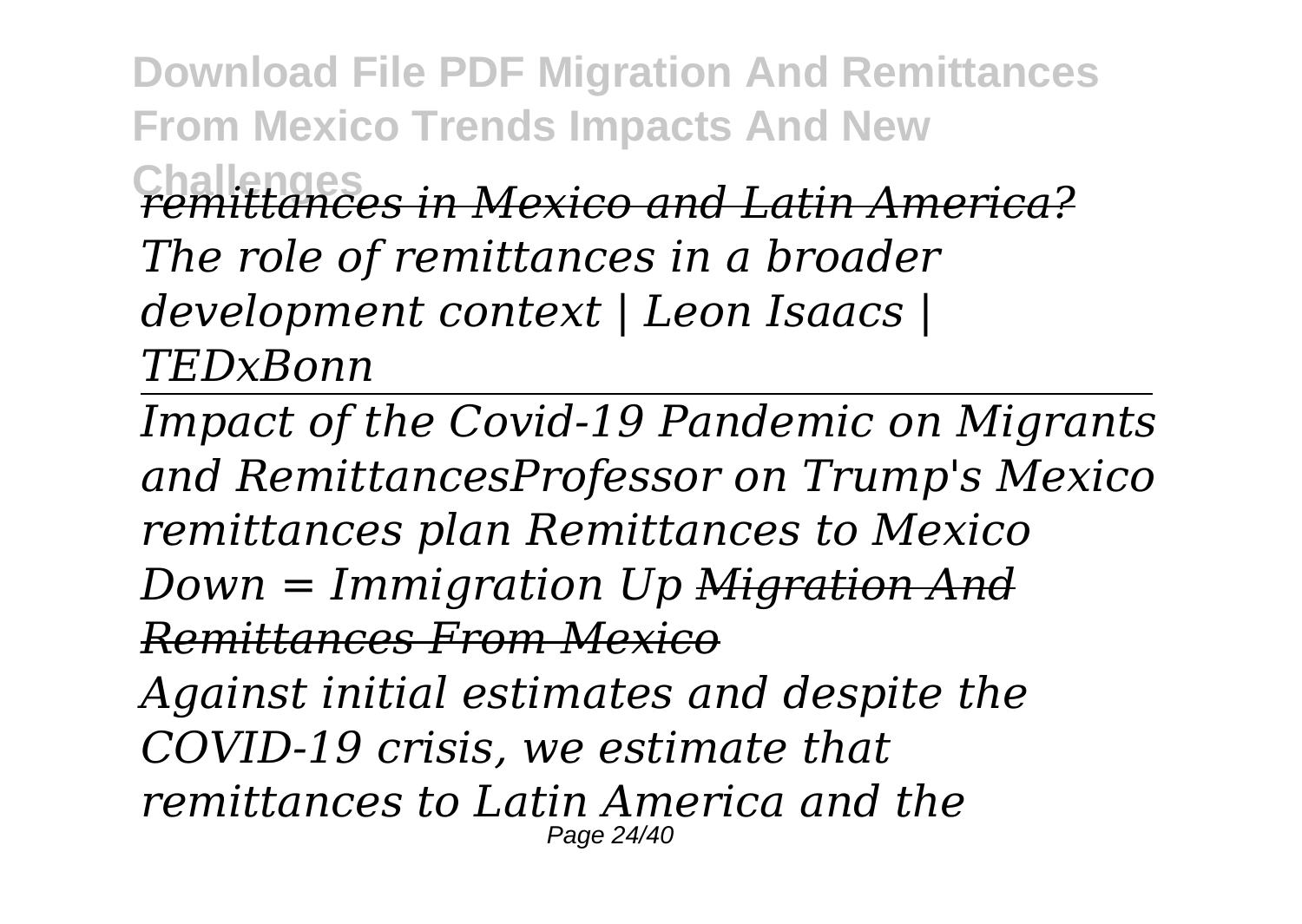**Challenges** *Caribbean will reach US\$ 70.4 billion (+6.0%) and in Mexico to US\$ 39.5 billion (+8.4%) in 2020.*

*Yearbook of Migration and Remittances Mexico 2020 | BBVA ...*

*Migration and Remittances from Mexico: Trends, Impacts, and New Challenges, edited by Alfredo Cuecuecha and Carla Pederzini, is an indispensable resource for Mexico-US migration studies. It includes a review of the most important available databases for the* Page 25/40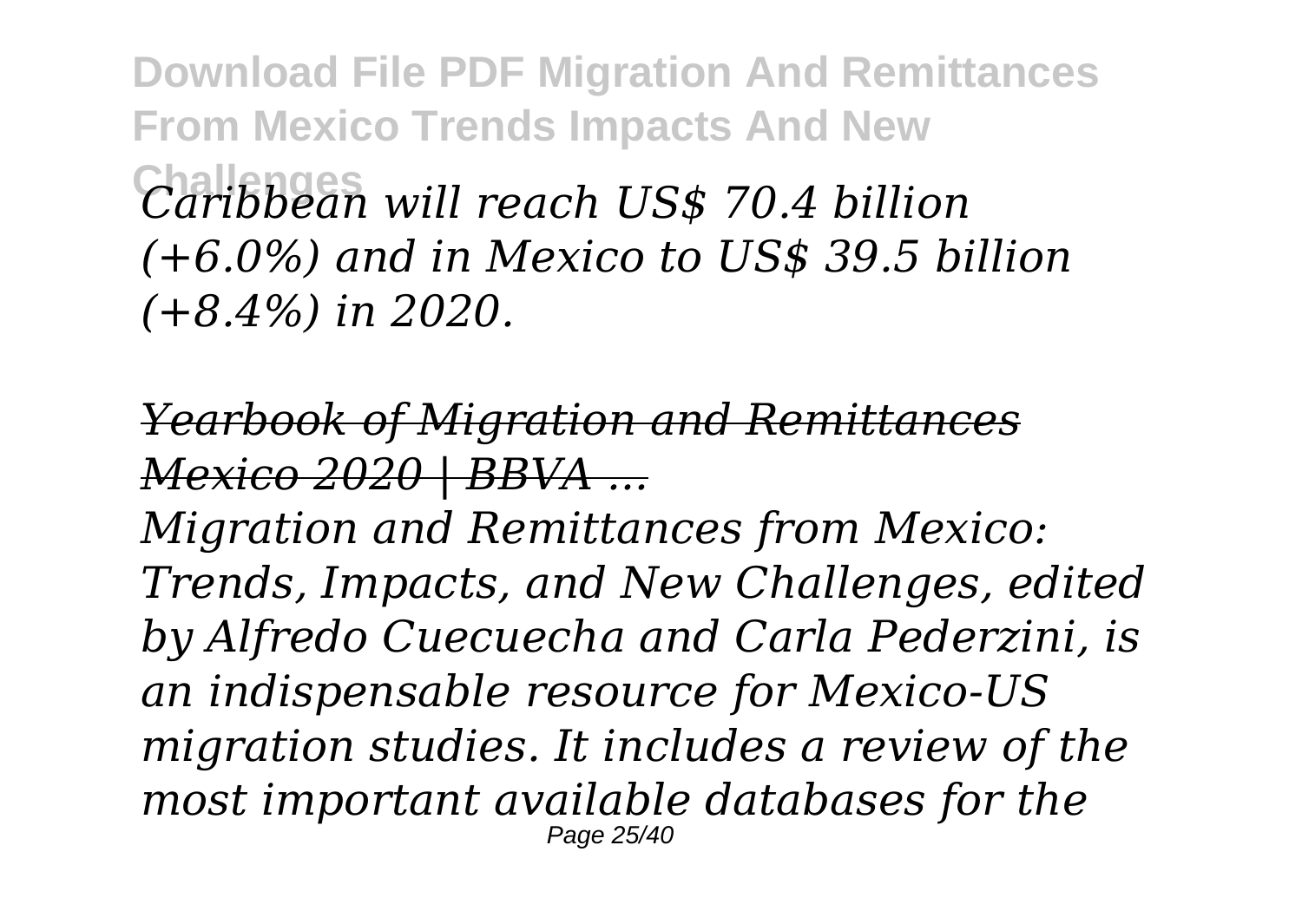**Download File PDF Migration And Remittances From Mexico Trends Impacts And New Challenges** *study of migration from Mexico and Latin America to the US.*

*Migration and Remittances from Mexico: Trends, Impacts ...*

*The contributors to Migration and Remittances from Mexico are specialized migration researchers, trained in a broad variety of fields, including economics, sociology, demography, and political science in both Mexico and the United States. This range of backgrounds provides an essential* Page 26/40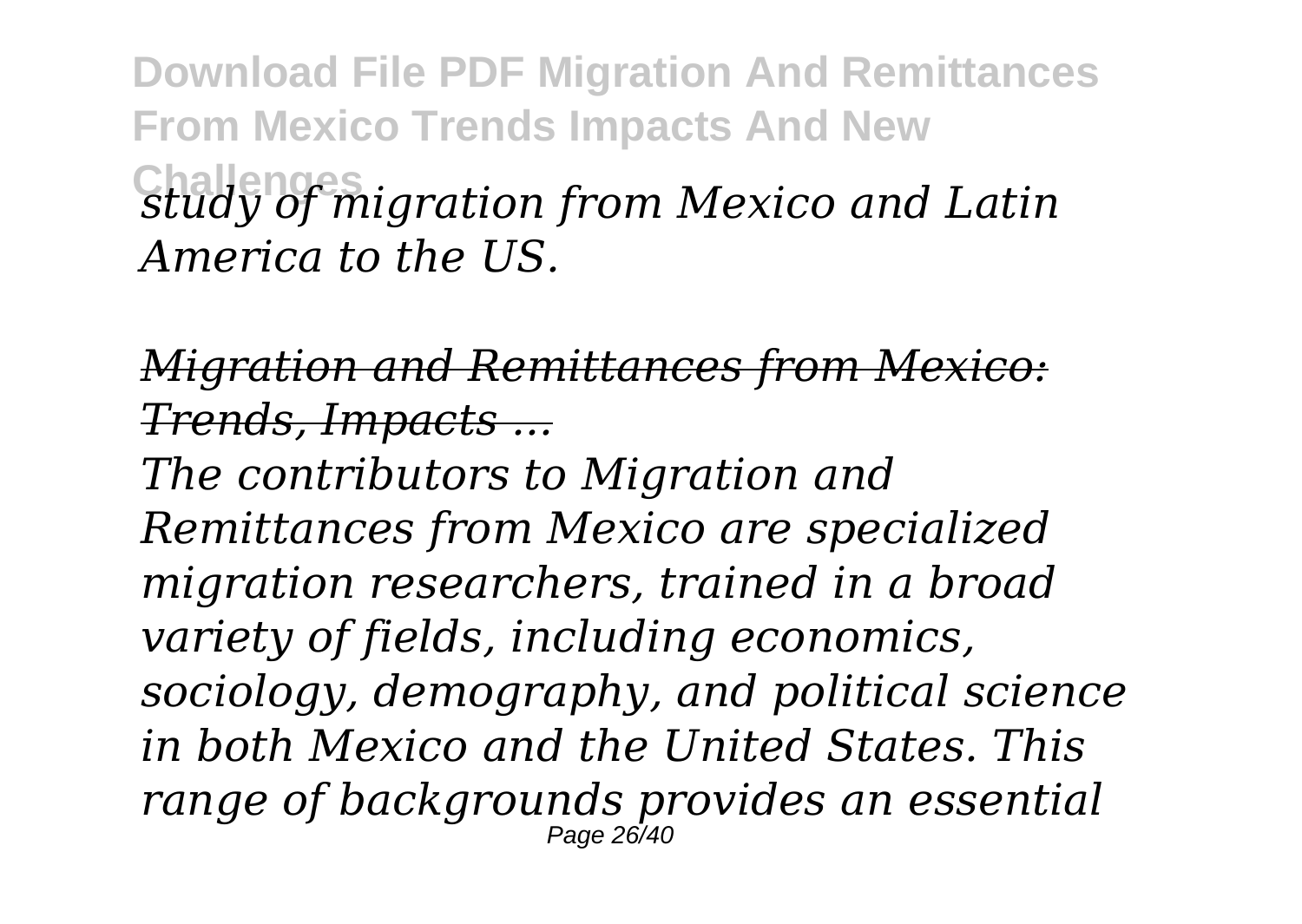**Download File PDF Migration And Remittances From Mexico Trends Impacts And New Challenges** *multidisciplinary perspective from both sides of the border.*

*Migration and Remittances from Mexico: Trends, Impacts ...*

*Remittances to Mexico are on a historic run in 2020. According to the latest reports, the \$3.53 billion sent home in July was up 7 percent from the same month last year. Remittances surged to their highest level (\$4.02 billion) in March; June was the second highest, eclipsing May's figure.* Page 27/40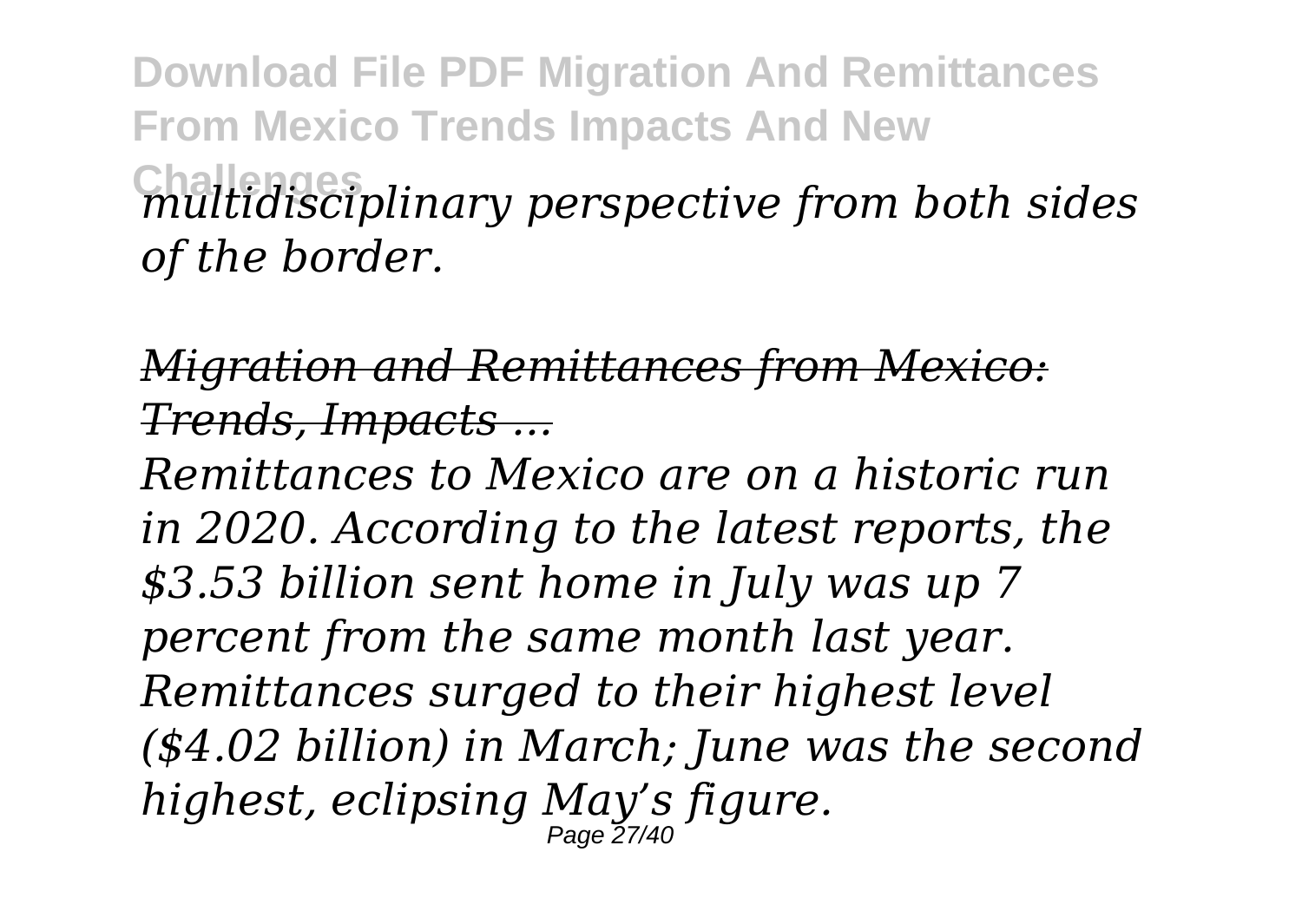### *Remittances to Mexico Spike as Migration Slows ...*

*Mexico's Central Bank reported that Mexican migrants working overseas sent home a record-high \$36 billion in remittances in 2019, a 7 percent increase from 2018. According to a study from the...*

*Mexican migrants sent record \$36B in remittances in 2019 ... It's a publication of CONAPO, BBVA* Page 28/40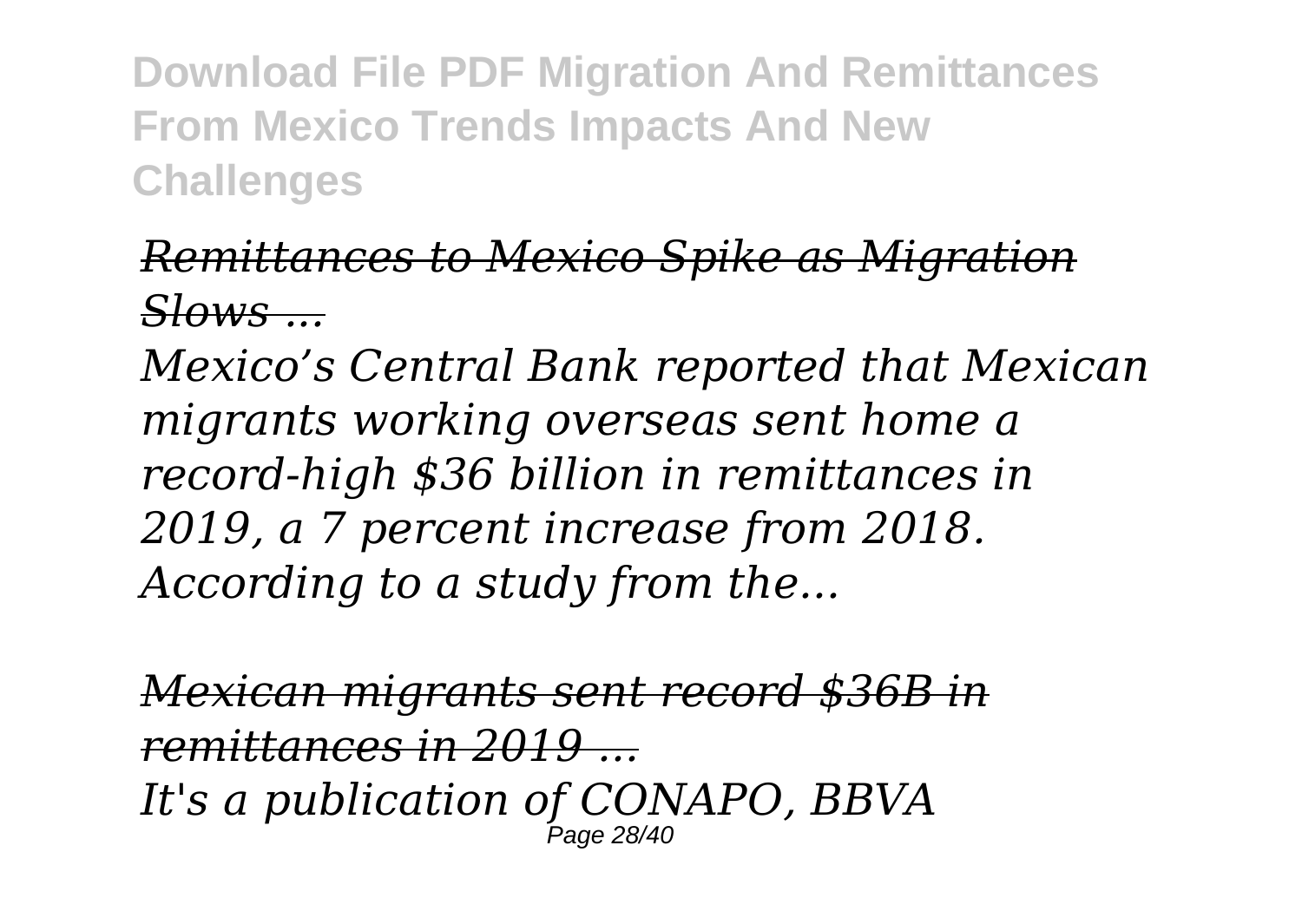**Challenges** *Foundation and BBVA Research. It presents the most relevant data on migration, refuge and remittances worldwide and in Mexico. There is an emphasis on Latin American and the Caribbean, as well as on the flow of Central Americans traveling through Mexico and the migration actions of U.S.*

*Mexico | Yearbook of Migration and Remittances 2019 | BBVA ... Instead of collapsing, remittances to Mexico were up year-over-year in five of the first six* Page 29/40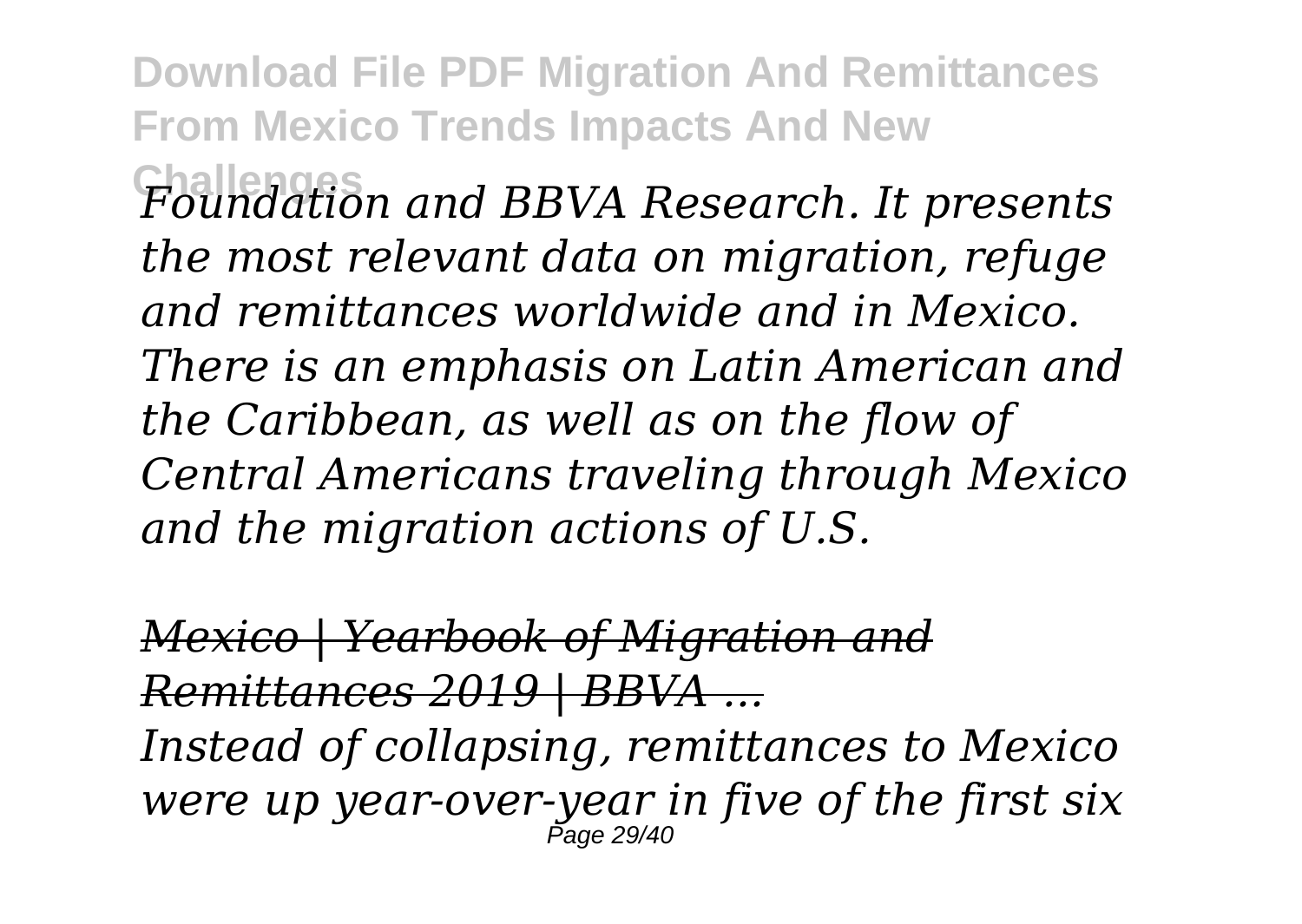**Download File PDF Migration And Remittances From Mexico Trends Impacts And New Challenges** *months of 2020. In June, payments to El Salvador, Guatemala, Nicaragua and Honduras also increased...*

*Remittances to Mexico, Guatemala, El Salvador, Honduras ...*

*Mexico has a long history of outmigration, in particular to the US, and most migrants send money home to support their families. In 2014 households in Mexico received on average about \$290 per month (\$140 median).*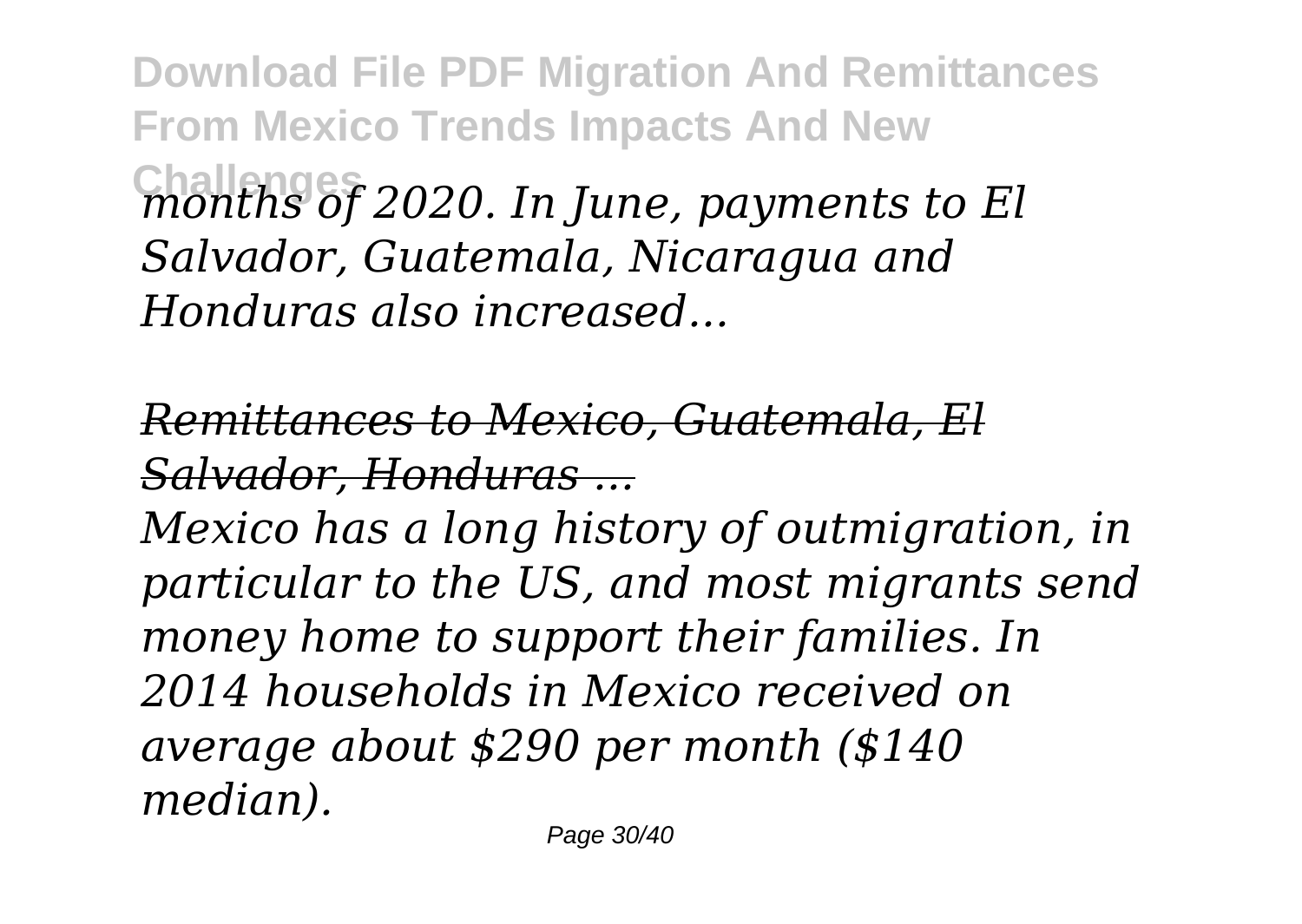## *How do migration and remittances affect inequality? A case ...*

*According to the World Bank's Migration and Remittances Factbook, there are over 11.5 million international immigrants from Mexico amounting to over 10% of its population. Most Mexican migrants immigrate to the United States (where they form the largest immigrant group), followed by Canada and Spain.*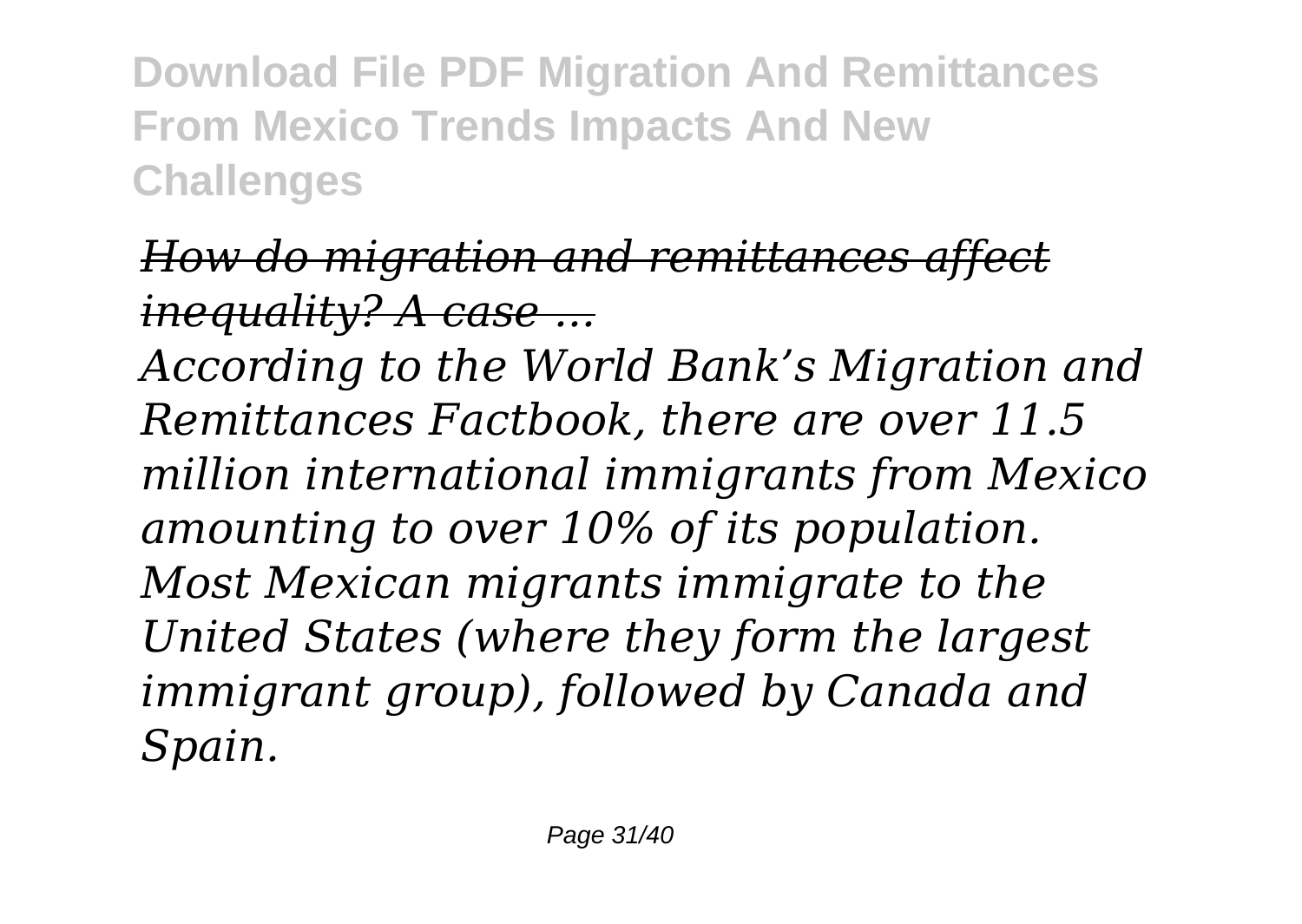**Download File PDF Migration And Remittances From Mexico Trends Impacts And New Challenges** *Impact of Remittances on Poverty in Mexico Scenario one: It is estimated that remittances to Mexico could fall by more than 21% between 2020 and 2021, and not recover for around 10 years, until 2028. Remittances could decline by 17% in 2020, bringing the amount close to \$29.9 billion.*

*Migration Remittances to Mexico could fall by 17% in 2020 ... Remittances are among the most tangible links between migration and development.* Page 32/40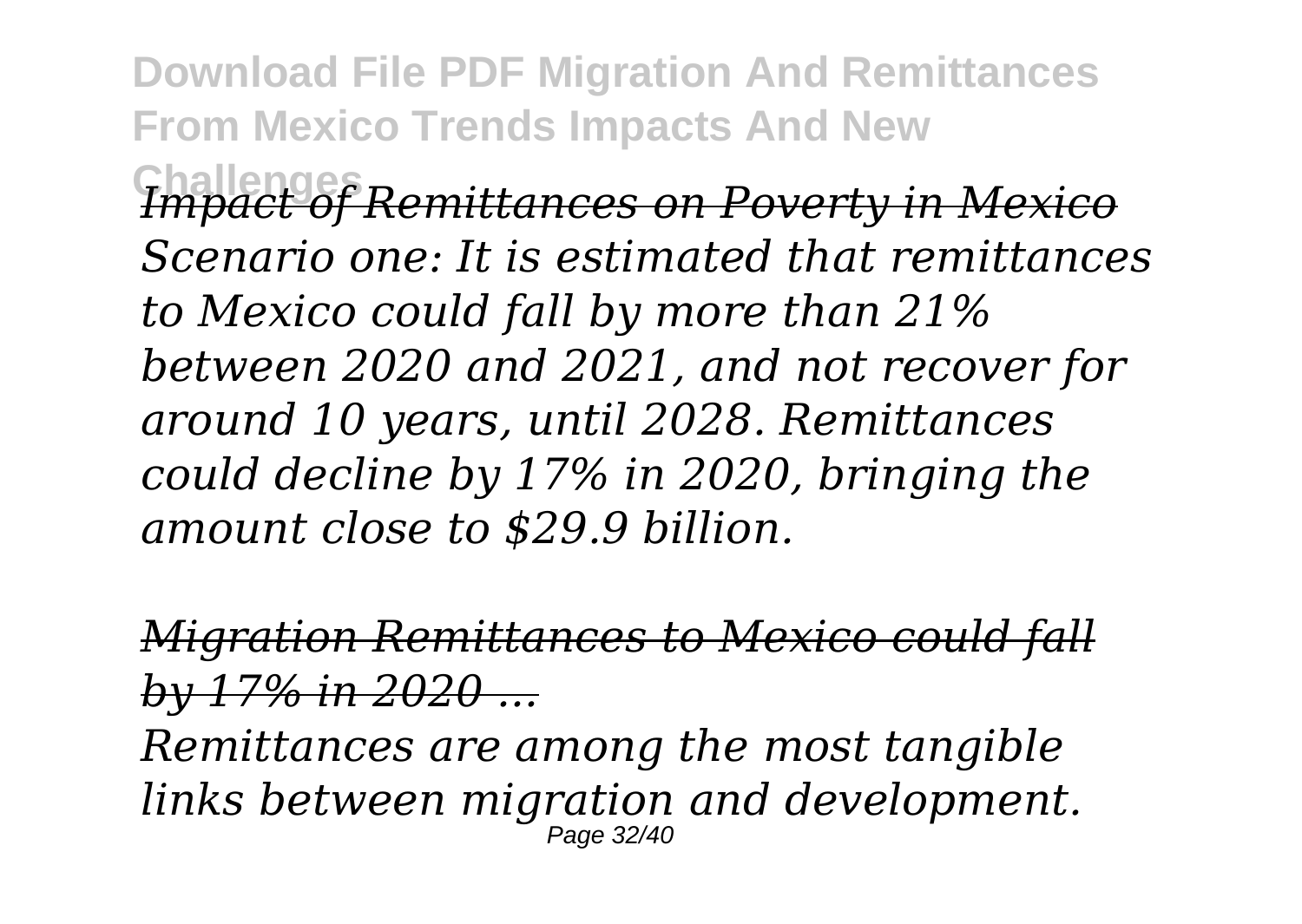**Download File PDF Migration And Remittances From Mexico Trends Impacts And New Challenges** *According to World Bank projections, global remittances will reach \$515 billion in 2015. Developing countries receive the lion's share of global remittances, and in 25 countries, remittances were equal to more than 10 percent of gross domestic product as of 2011.*

*Remittances | migrationpolicy.org Overview Remittances to Spanish-speaking Latin American countries overall have recovered from a decline during the recent recession, with the notable exception of* Page 33/40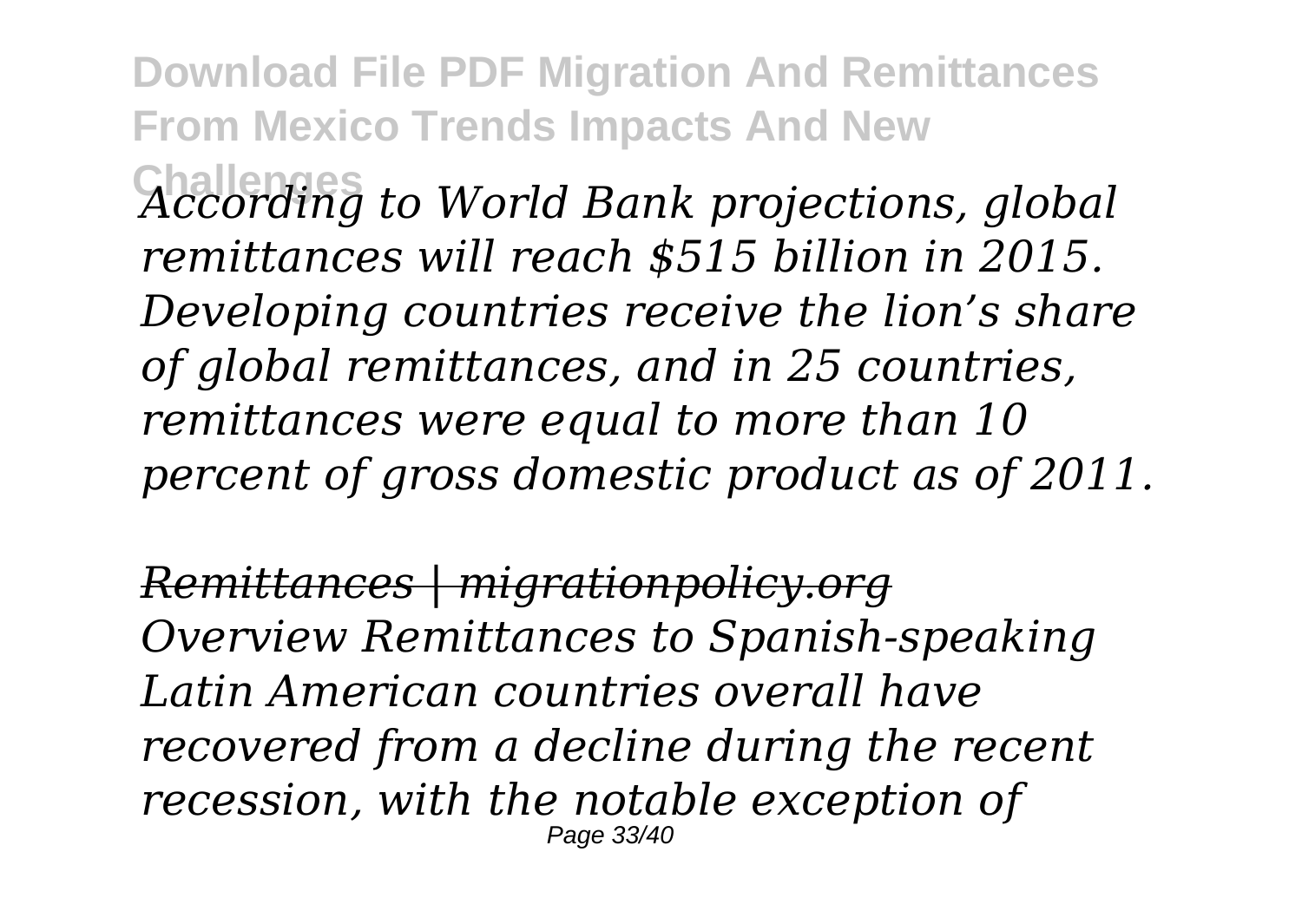**Download File PDF Migration And Remittances From Mexico Trends Impacts And New Challenges** *Mexico, according to World Bank data analyzed by the Pew Research Center. Migrants' remittances to Mexico, an estimated \$22 billion in 2013, are 29% below their 2006 peak.*

*Remittances | Pew Research Center Remittances, money migrants send to loved ones in the origin country, are one of the most concrete manifestations of these "transnational" ties. In Mexico, remittances totaled U.S.\$23.9 billion in 2007 according to* Page 34/40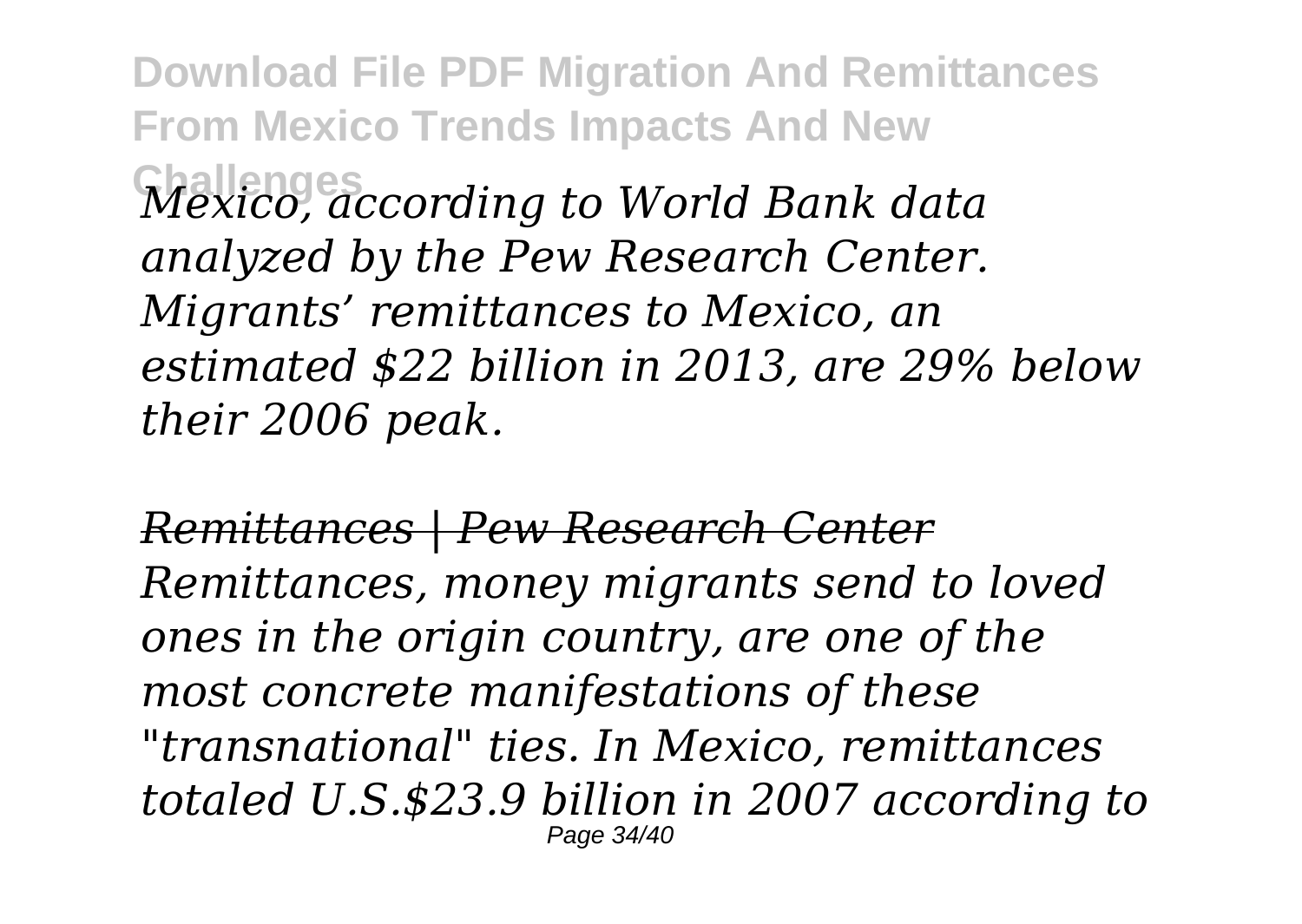**Challenges** *the National Bank of Mexico, making them the second largest source of foreign trade after tourism.*

*In Mexico, Mother's Education and Remittances Matter in ...*

*ABSTRACT This article studies the link between migration, remittances and asset accumulation for a panel of poor rural households in Mexico over the period 1997–2006. In a context of financial markets' imperfections, migration may act as a* Page 35/40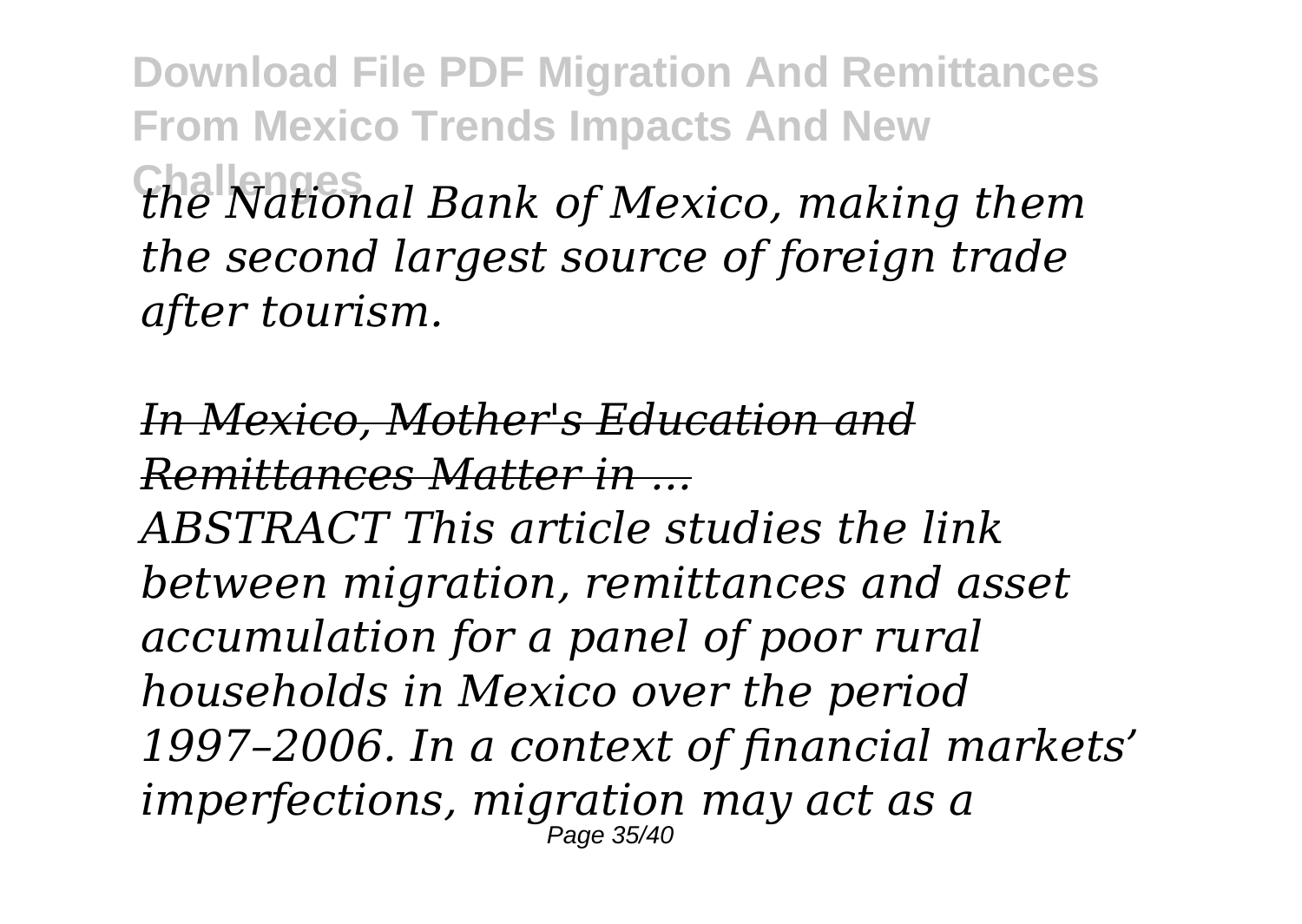**Download File PDF Migration And Remittances From Mexico Trends Impacts And New Challenges** *substitute for imperfect credit and insurance provision (through remittances from*

*Migration, Remittances and Capital Accumulation: Evidence ... In 2019, in current USD, the top five remittance recipient countries were India (83.1 billion), China (68.4 billion), Mexico (38.5 billion), the Philippines (35.2 billion), and the Arab Republic of Egypt (26.8 billion) (ibid.).*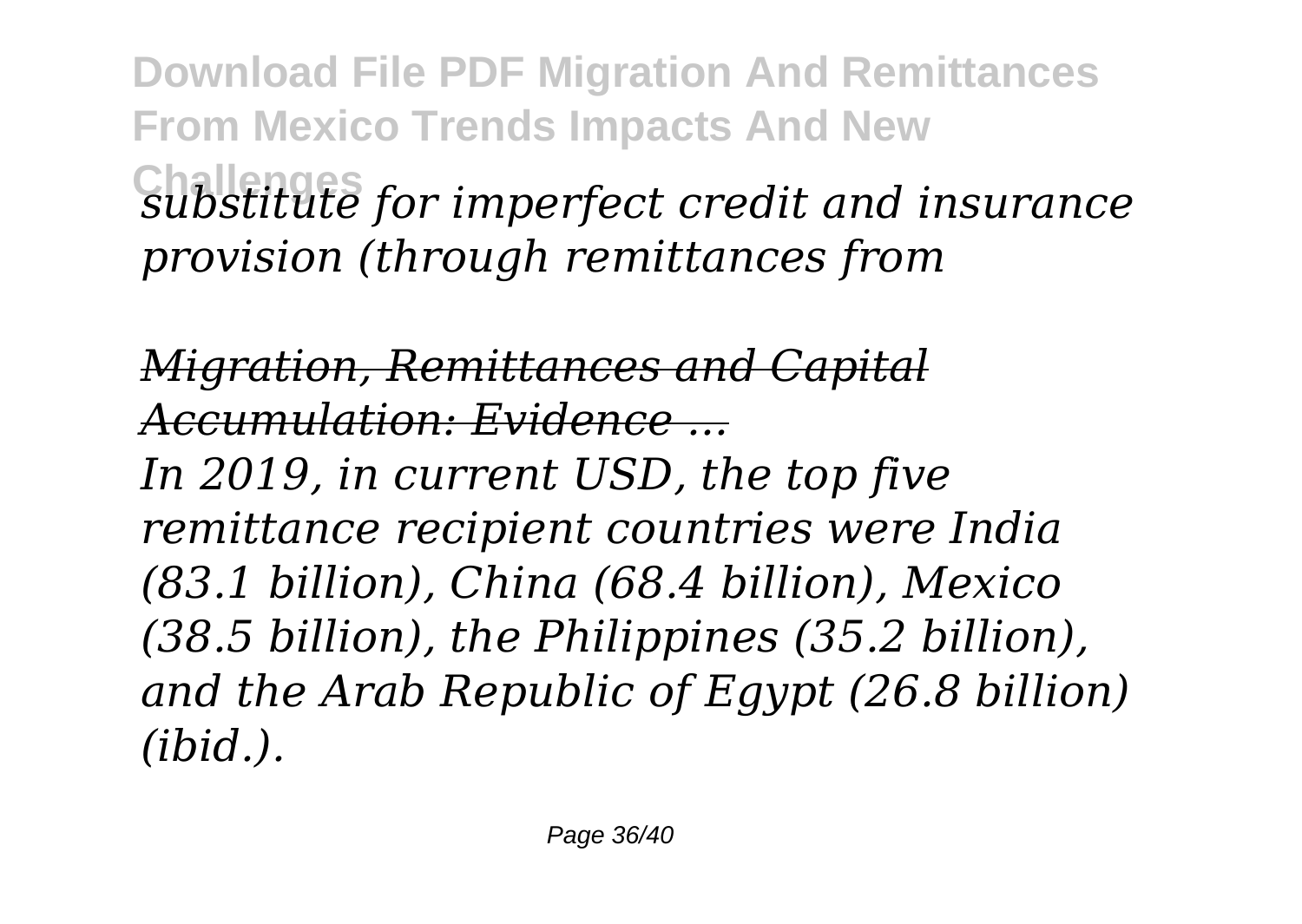**Download File PDF Migration And Remittances From Mexico Trends Impacts And New Challenges** *Remittances - Migration data portal Global migration flows are on the rise as is the challenge of returning migrants and asylum seekers 2. We are making progress on migration-related SDGs: - Remittances to lowand middle-income countries expected to reach \$550 bn in 2019, larger than FDI (SDG 17.3.2) - Remittance costs average 7%, still far from the 3% target (SDG 10.c.1)*

*Migration, Remittances and Development Remittances flows into Latin America and the* Page 37/40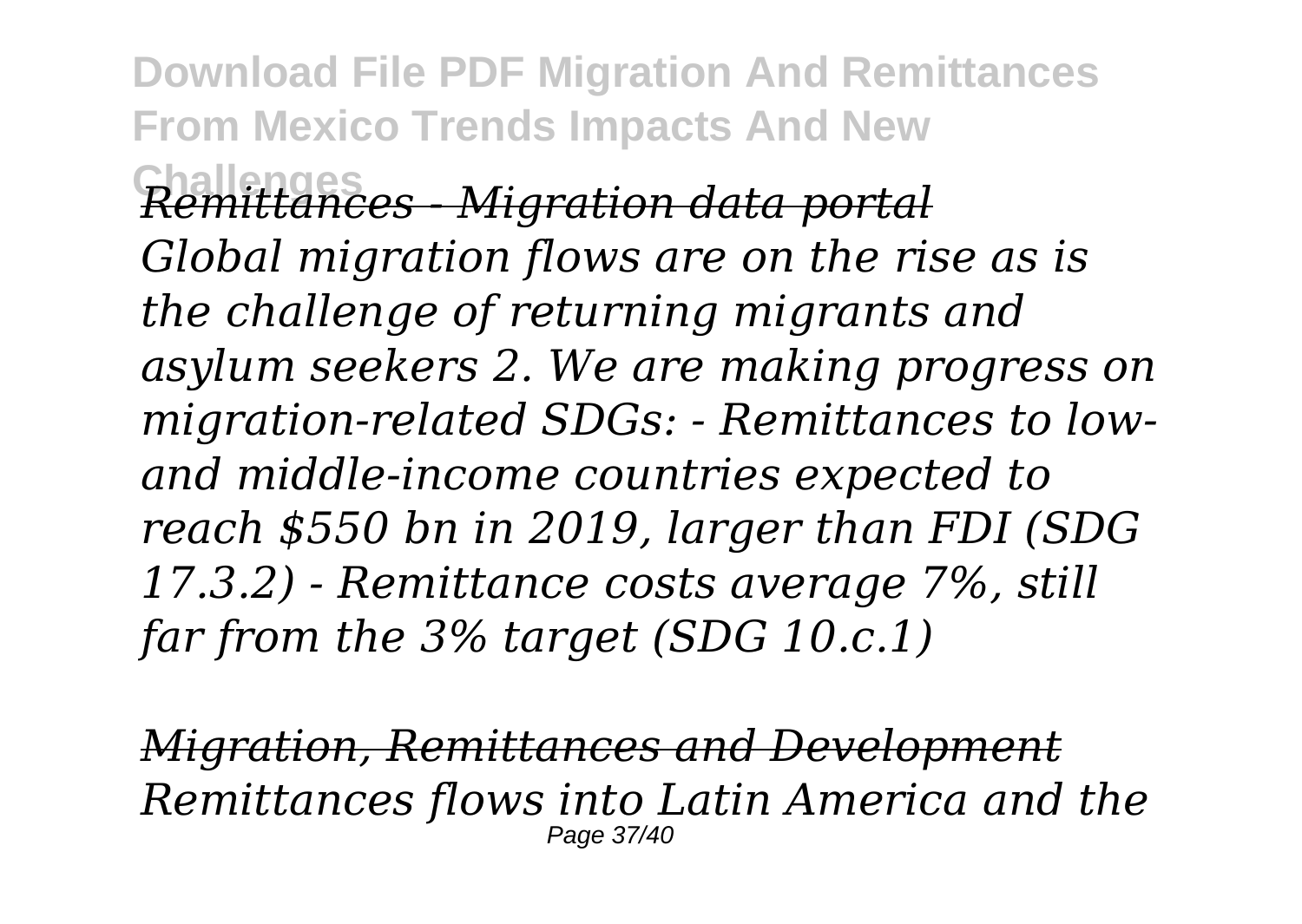**Download File PDF Migration And Remittances From Mexico Trends Impacts And New Challenges** *Caribbean grew 10 percent to \$88 billion in 2018, supported by the strong U.S. economy. Mexico continued to receive the most remittances in the region, posting about \$36 billion in 2018, up 11 percent over the*

*previous year.*

#### *Record High Remittances Sent Globally in 2018*

*The Benefits of Migration in Mexico In the last fifteen years, immigrants in the U.S and other countries have become a vital source of* Page 38/40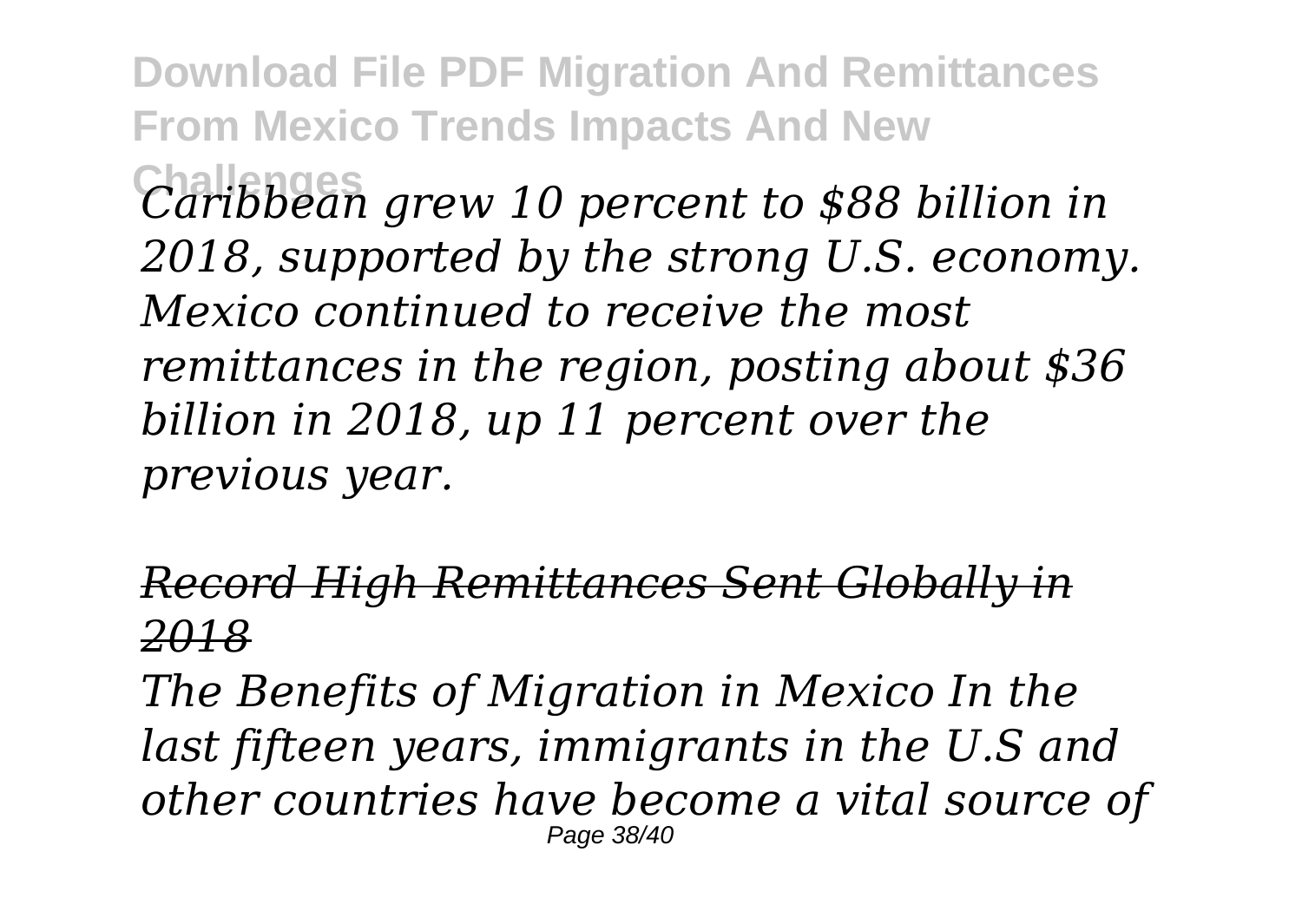**Download File PDF Migration And Remittances From Mexico Trends Impacts And New Challenges** *fund transfers to Mexico. The level of remittances to Mexico has increased from \$ 2.4 billion in 1990 to \$ 15 billion in 2004 (Hanson, 2006, pp. 869-924).*

*International Migration Trends - 2730 Words | Essay Example Remittance culture in the United States has contributed to the formation of "microgeographies", tightly knit networks that integrate U.S. communities with communities throughout Latin America, such as migrants* Page 39/40